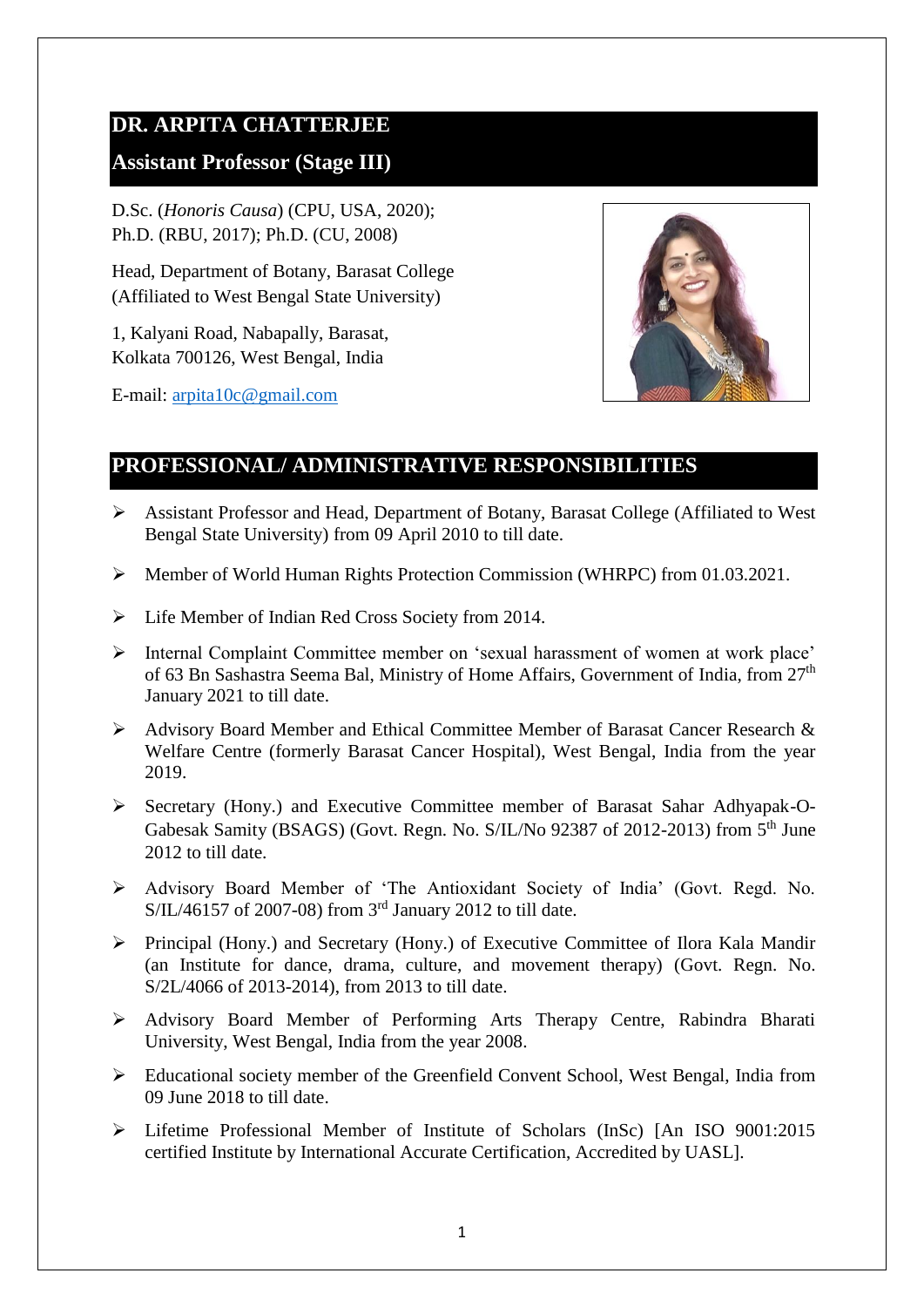# **EDUCATIONAL QUALIFICATIONS**

- Awarded **Doctor of Science (D.Sc.) degree (***Honoris Causa***)** in 2020 (date of award: 11.12.2020) in the field of **Molecular Virology** from **California Public University (USA)**.
- Awarded the degree of **Doctorate in Social Service and Environment Conservation (***Honoris Causa***)** in 2021 (date of award: 01.03.2021) from **World Human Rights Protection Commission (WHRPC)**.
- Awarded **Ph.D. degree** in 2017 (date of award: 08.05.2017) in the field of **Movement Therapy** from **Rabindra Bharati University**.

Ph.D. Thesis Title: The relation between dance and health with special reference to Indian dance forms.

 Awarded **Ph.D. degree** in 2008 (date of award: 08.04.2008) in the field of **Molecular Virology** from **Calcutta University**.

Ph.D. Thesis Title: Characterization of yellow vein mosaic disease of *Hibiscus cannabinus* and *H. sabdariffa* and its etiological agent.

 Completed **Internship** program on **Environmental Psychology** at Psychology Research Unit, Indian Statistical Institute in January 2021.

Project Title: Literature review on the "Correlates of the Pro-environmental Behaviour"

 Passed **M.Sc.** [Botany] in 2000 with **69.50%** marks (1st Class) from **Calcutta University**.

Specialization in M.Sc: **Plant Physiology, Biochemistry & Molecular Biology**.

M.Sc. Project Title: Characterization of Urease from *Cajanas cajan* seeds: Enzyme Kinetics and Purification.

- Passed **B.Sc**. [Botany (Hons.), Zoology and Chemistry] Examination in 1998 with **64.13%** marks (1st class with 1Q marks) from **Presidency College, University of Calcutta.**
- Passed **Higher Secondary Examination** (W.B.C.S.E.) in 1995 with **75.8%** marks (1st division and star marks).
- Passed **Madhyamik Pariksha** (W.B.B.S.E.) in 1993 with **81.78%** marks (1st division and star marks).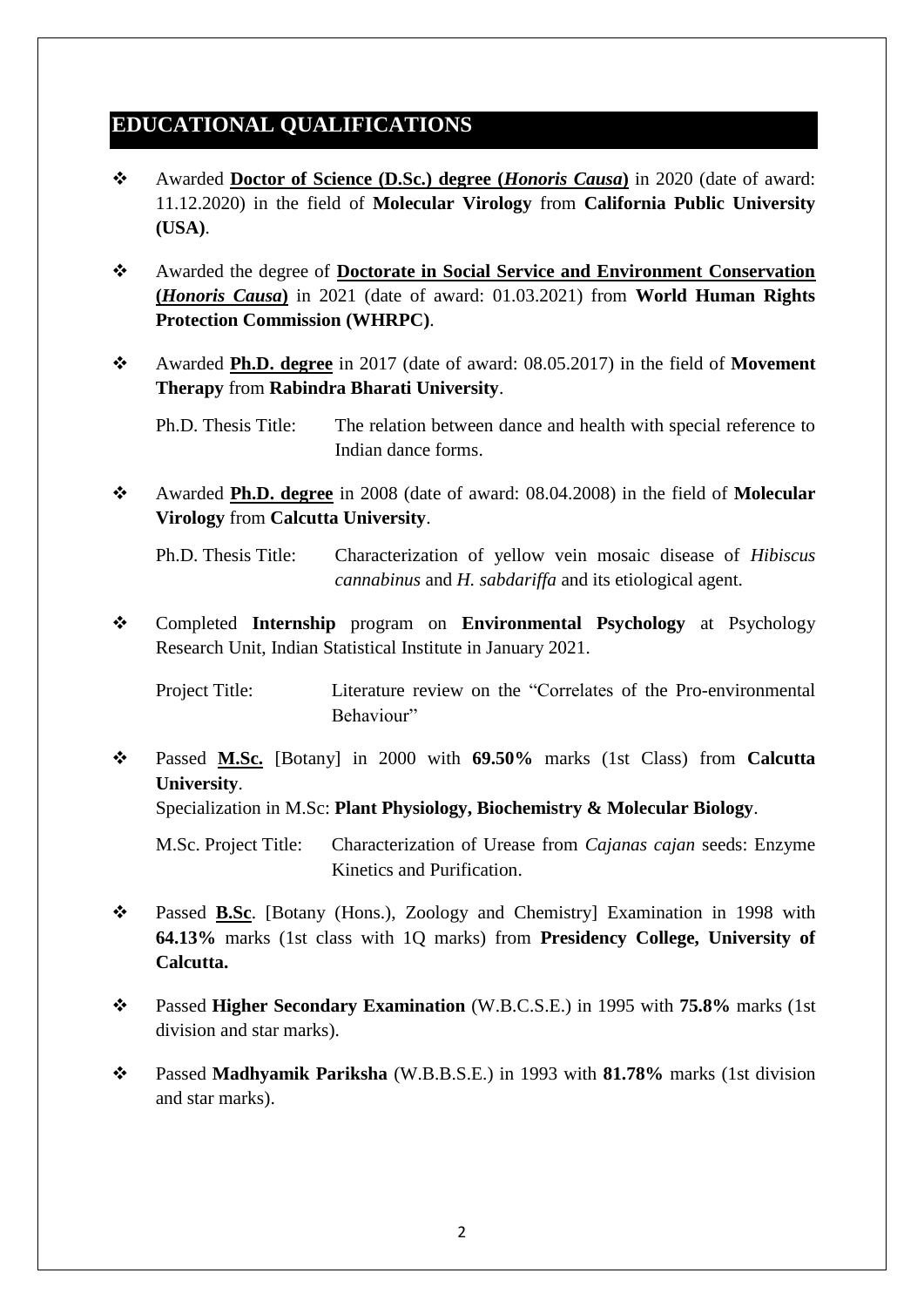# **AWARDS AND HONORS**

- Received "**Academic Excellence Award 2021"** in recognition of valuable contribution to the academic community and the students', on  $12<sup>th</sup>$  April 2021, from Institute of Scholars (InSc) [An ISO 9001:2015 certified Institute by International Accurate Certification, Accredited by UASL].
- Received "**International Researcher Award"** in 'recognition for the Outstanding Contribution and dedication in the field of Research', on  $20<sup>th</sup>$  March 2021, from Prashas Trust Awards Committee and Central Christian University, Malawi.
- Received "**Best Innovative Researcher Award"** under **'Best Achiever Award– 2021'**, on 12th March 2021, from Magic Book of Record.
- Received "**'Global Women Inspiration Award"** in recognition of outstanding example in advancing opportunities for women in leadership and demonstrating corresponding and measurable success, from the organising committee of 'Global Women Inspiration Awards & Conclave 2021' and selected in the 100 Inspirational Women of the Year 2021', on the occasion of International Women' Day on  $8<sup>th</sup>$  March 2021, from 'I CAN Foundation'.
- Received certificate of "**Exemplary Leadership in Education**" as "Outstanding Assistant Professor for Managing Mental Health of Students during Covid-19 Era" on 7<sup>th</sup> March 2021, from World Education Leaders Summit & Awards 2021 organized by INCEED and SPACE.
- Received "**Best Innovative Researcher Award"** under **'Best Achiever Award– 2021'**, on 12th March 2021, from Magic Book of Record.
- Received "**Educationist & Social Activist Award"** under **'Star Excellence Award – 2021'**, on the occasion of National Science Day on 28<sup>th</sup> February 2021, from The Antioxidant Society of India.
- Received "**Fame Icon Awards 2021"** in the category of **'International Fame Icon for Research Excellence and Educationist'**, on  $27<sup>th</sup>$  February 2021, from Brand Opus, India.
- Received "**Best Woman Scientist Award"** under the category of 'Cancer Biology and Molecular Virology', on 15<sup>th</sup> February 2021, from Novel Research Academi. Puducherry, India.
- Received "**Innovative Research National Award - 2021"** (for valued contribution in various fields), achieved **Excellence in Academic**, on 13<sup>th</sup> February 2021, from Harshwardhan Publication Pvt. Ltd., Maharashtra.
- Received "**Jibon Kriti Samman"** (for the devotion and great contribution in every field of life) from Culture Lovers Association, Kolkata, on the occasion of Republic day, 26<sup>th</sup> January 2021.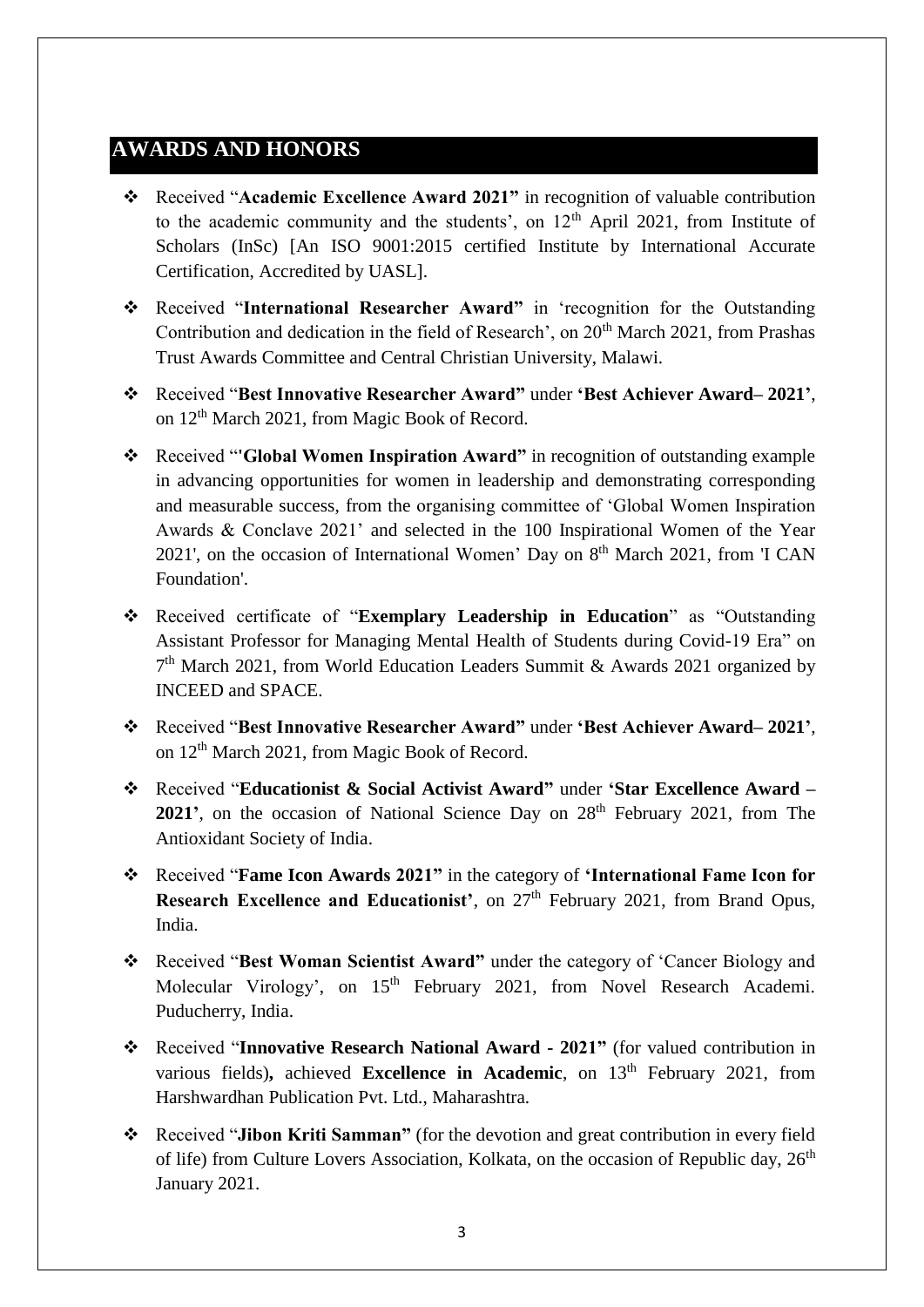- Received "**Seva Ratna Award 2021"** (for the extraordinary contribution in COVID-19 pandemic and distinguished social services) from BSAGS (An International forum for Researchers, Professors and Educationists) on the occasion of National Youth Day on 12th January 2021.
- Received "**Eminent Researcher Award"** under **'Global Eminence Award 2020'** for outstanding dedication and commitment, from Bestow Edutrex International LLP on 31st December 2020.
- Received "**Naba-Pathikrit Samman 2016"** (for initiating social movements and awareness in new dimension) from Ilora Kala Mandir, Kolkata.
- Received "**Sarod-O-Dip Samman 2013"** from Cultural Lovers Association, Kolkata.
- Received **ICAR Research Associateship** (2004).
- Received **ICAR Senior Research Fellowship** (2002).
- Qualified **GATE-2002** in Life Sciences with 69.38 percentile score.
- Awarded **National Scholarship** in B.Sc. (Hons.) Examination from National Scholarship Scheme of Govt. of India, 1998-99.
- Awarded **National Scholarship** in the Higher Secondary Examination from West Bengal in 1995.
- Awarded **National Scholarship** in the Madhyamik Pariksha from West Bengal in 1993.

# **MEMBERSHIP IN PROFESSIONAL COMMITTEES**

- Member of Governing Body of Gobardanga Hindu College as University Nominee (Ref.No. WBSU/IC/ GHC/GB/50/17 dated 03.03.2017) from 2017 to till date.
- Member of Undergraduate Board of Studies for Microbiology of West Bengal State University (Ref.No. WBSU/IC/BOS(UG)/271(8)/12 dated 31.08.2012) from 2012-2017.
- $\triangleright$  Member of Governing Body of Derozio Memorial College as University Nominee (Ref.No. WBSU/IC/ GB/154/2011 dated 13.06.2012) from 2012-2017.
- Member of Governing Body of Kalinagar Mahavidyalaya as University Nominee (Ref.No.WBSU/IC/GB/257/2012 dated 30.08.2012) from 2012-2015.
- Member of Governing Body of Vivekananda College as University Nominee (Ref.No. WBSU/IC/GB/370/2011dated 21.12.2011) from 2011-2016.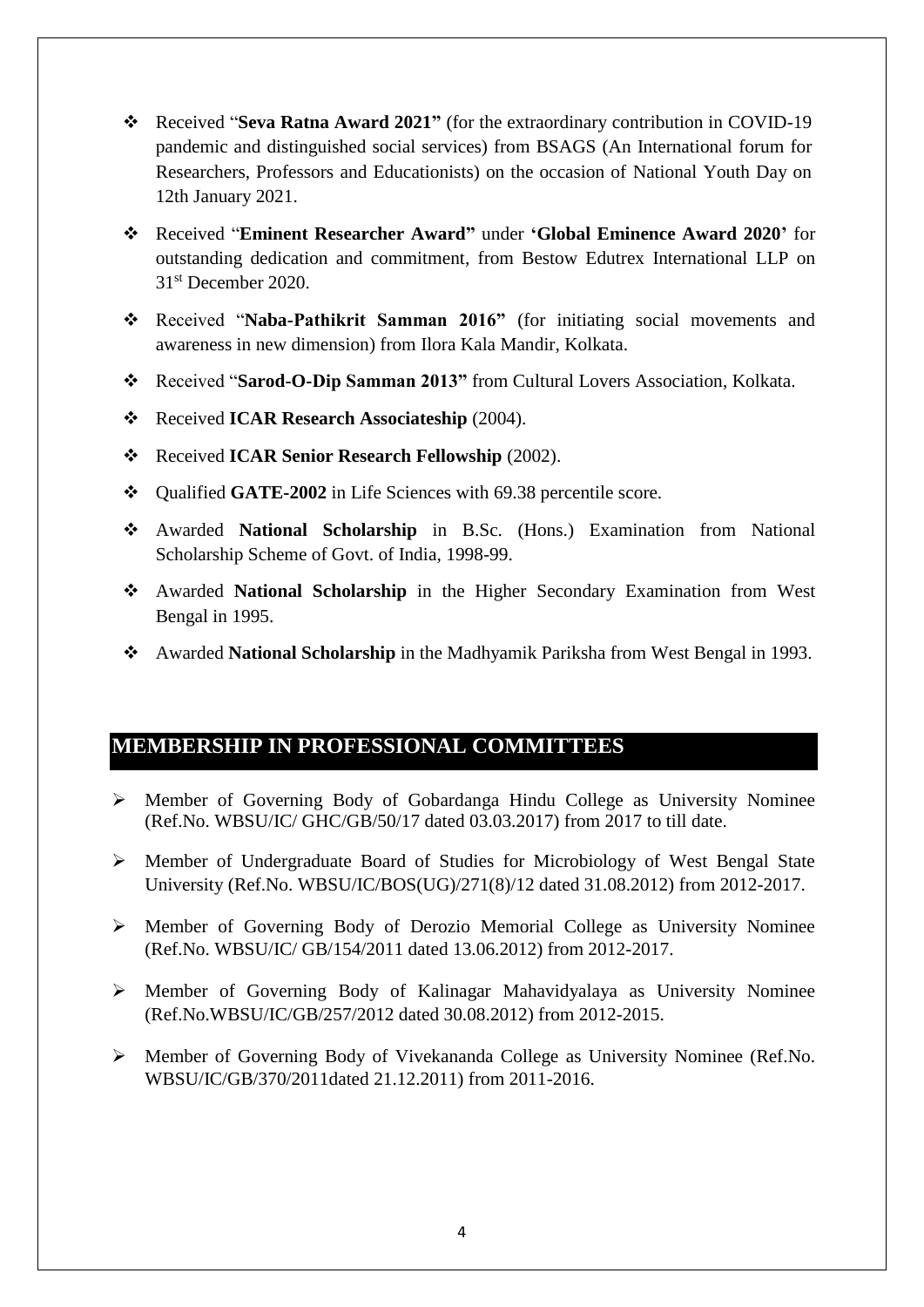## **GOVERNANCE RESPONSIBILITIES SERVED**

- 1. Acted as Judge in District Student-Youth Science Fair 2013, organized by Youth Services Department, Government of West Bengal.
- 2. Acted as evaluator of the  $12<sup>th</sup>$  Regional level selection test of West Bengal Regional School Service Commission, on 2013.
- 3. Acted as a Member of Interview Board of North 24 Parganas District Primary School Council, West Bengal Board of Primary Education, on 2013.
- 4. Acted as exhibitor in the exhibition on "Unnayaner pathe manusher sathe" organized by Education Directorate (Higher), Govt. of West Bengal, held on 5-22 May 2013.
- 5. Acted as Judge in District Science Fair 2012, organized by Barrackpore Rastraguru Surendranath College in collaboration with Youth Services Department, Government of West Bengal.

# **PROFESSIONAL COURSES COMPLETED**

- 1. Faculty Development Program on "Precision Medicine" organized by School of Biotechnology and Bioinformatics, D.Y. Patil Deemed to be University, Navi Mumbai, from  $19<sup>th</sup>$ -23rd January, 2021.
- 2. Faculty Development Program on "Environmental Pollution Sustainable Technologies for its Control (EP-STC)" organized by Chemistry Division of Department of Basic Sciences and Humanities, GMR Institute of Technology, Rajam 19-21 October, 2020.
- 3. Professional Development Programme for Faculty Members, organised by IQAC, Krishnagar Women's College, held on 12th September, 2020.
- 4. Faculty Development Program on 'Recent Trends in Life Sciences', organized by Barasat College, from 7-20 September 2020.
- 5. Digital modules of "Recombinant DNA Technology webinar series", organized by Merck High-End Skill Development Centre, a CSIR-IMTech Initiative (Ministry of Science & Technology, Govt. of India), conducted in May-June, 2020.
- 6. Faculty Development Program on 'Interdisciplinary Research: Need and Relevance in Science and Technology', organized by RKDF University, Bhopal, from 01-05 September 2020.
- 7. Faculty Development Program on 'An Insight into The Research Methodology in Social Science', organized by IQAC Cell, Barasat College, from 24th-28th August 2020.
- 8. Refresher course on 'Research Methodology: Tools and Techniques', organized by Human Resource Development Centre, Mizoram University (Sponsoring Agency: UGC), from 7-20 July 2020.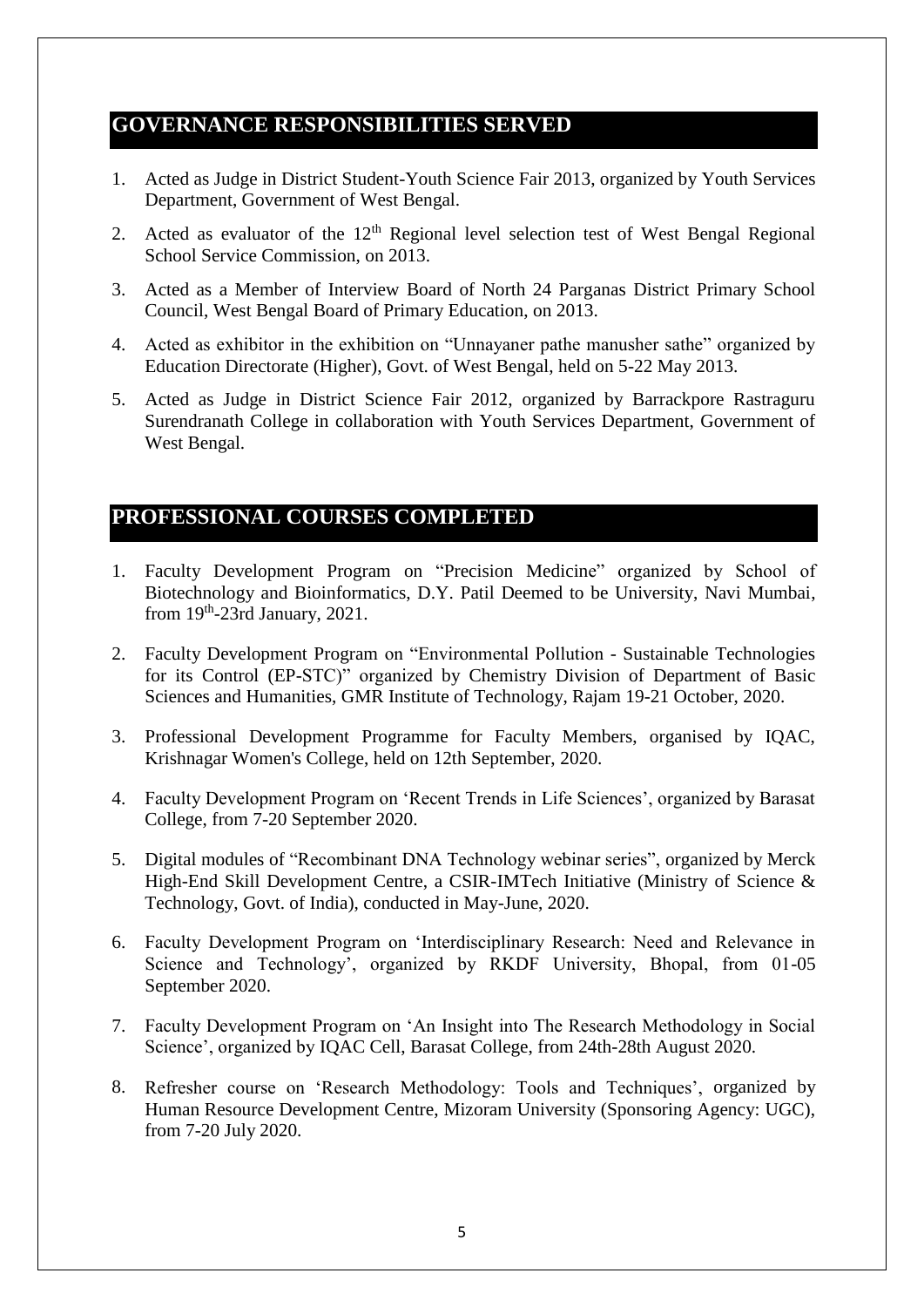- 9. E-Workshop on "Statistical Modelling through R" Organized by Department of Computer Science, Physics and IQAC, Prasanta Chandra Mahalanobis Mahavidyalaya in collaboration with Department of Statistics, West Bengal State University, held on 23rd to 27th June 2020.
- 10. Faculty Development Program on "E-Pathshala: A Platform for Online Learning", organized by Dept. of Commerece (Accounting and Finance) & Dept. of Business Administration, Prince Shri Venkateshwara Arts & Science College, on 22nd June 2020.
- 11. Refresher course on life science, organized by Academic Staff College, Jadavpur University (Sponsoring Agency: UGC), from 02.01.2017 to 21.01.2017.
- 12. Refresher course on life science, organized by Academic Staff College, Calcutta University (Sponsoring Agency: UGC), from 22.11.2013 to 13.12.2013.
- 13. Orientation Course organized by Academic Staff College, Calcutta University (Sponsoring Agency: UGC), from 03.09.2012 to 29.09.2012.
- 14. Training course on 'Principles and techniques of DUS testing of jute varieties, organized by Division of Crop Improvement, from on 4-7 July 2006.
- 15. National workshop-cum-training on 'Role of Bioinformatics in Agriculture', organized by Central Research Institute for Jute and Allied Fibres, Barrackpore, Kolkata. held on March 19-24, 2005

#### **RESEARCH INTERESTS**

- Studies on the genomic and biochemical markers, and epidemiological studies of different types of cancer and allied health hazards.
- Studies on genomic diversities of geminjviruses infecting different cash crops and weeds in Eastern India.
- Application of movement therapy on the physical and mental health of different populations, including cancer and diabetes patients, autism, mental retardation, gerontology, stress management, drug addiction, slum dwellers, children in captive lives, visually and hearing impaired children, other psycho-somatic diseases, etc.
- Demographic study on different sexually transmitted diseases in the donated bloods.
- Studies on different environmental issues, environmental pollutions, environmental health, nature conservation and awareness generation.
- Theoretical and practical aspects of girls' education and gender equality in education, and awareness generation.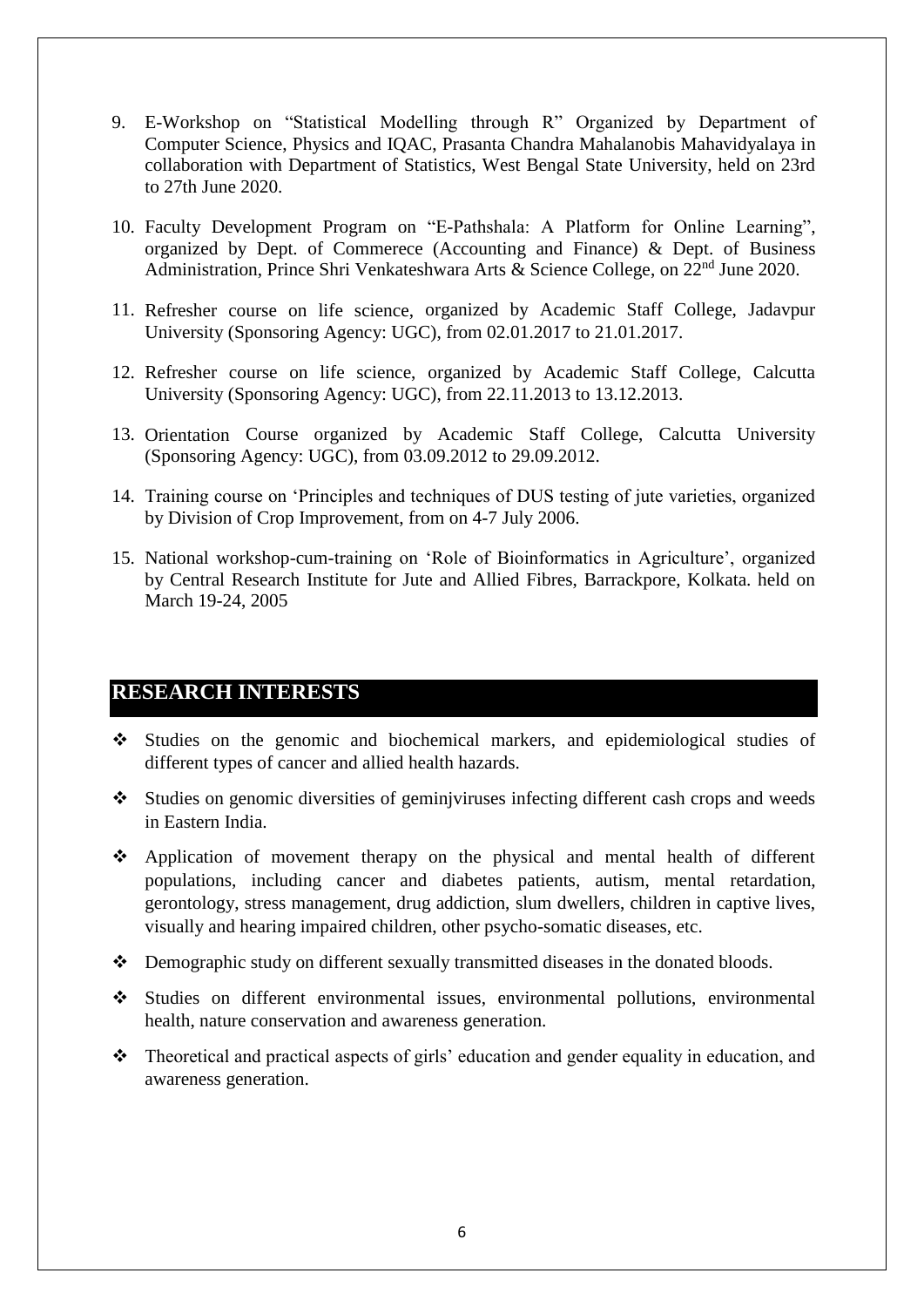### **RESEARCH EXPERIENCES**

- $\triangleright$  Over ten years research experience in various fields of plant biology, cancer biology and allied health science, and practical implementation of movement therapy in different populations.
- Over two years work experience in the field of **Cancer Biology** as Scientific Officer at Department of Research and Development, Barasat Cancer Research and Welfare Centre, Banamalipur, Barasat, Kolkata, India (year 2007-8<sup>th</sup> April 2010).
- Over four years' research experience in the field of **Molecular Plant Virology** at Plant Virus Laboratory and Biotechnology Unit, Central Research Institute for Jute and Allied Fibres (CRIJAF), Barrackpore, Kolkata, India (year 2003-2007).
- Over two years' research experience in the field of **Molecular Biology and Tissue Culture** in a collaborative project (NATP: RRPS-27) between CRIJAF and Indian Statistical Institute (ISI), Kolkata, India (year 2001-2003).
- Nearly one-year research experience in the field of **Protein chemistry, Enzyme kinetics and Purification** at Plant Physiology and Biochemistry Laboratory, Dept. of Botany, Ballygunge Science College, Kolkata, India (year 2000-2001).

### **RESEARCH PROJECTS COMPLETED**

Title of the project: Study on the seasonal variation of whitefly population and its corelation with geminiviral diversity in eastern India Funding agency: UGC Minor Research Project (University Grant Commission, India) Period: 13.03.2012 to 12.03.2014 (2 Years)

# **REVIEWER OF JOURNALS**

Acted as reviewer of journals:

- International Research Journal of Gastroenterology and Hepatology
- South Asian Journal of Parasitology
- Asian Journal of Research and Reports in Hepatology
- Journal of Pharmaceutical Research International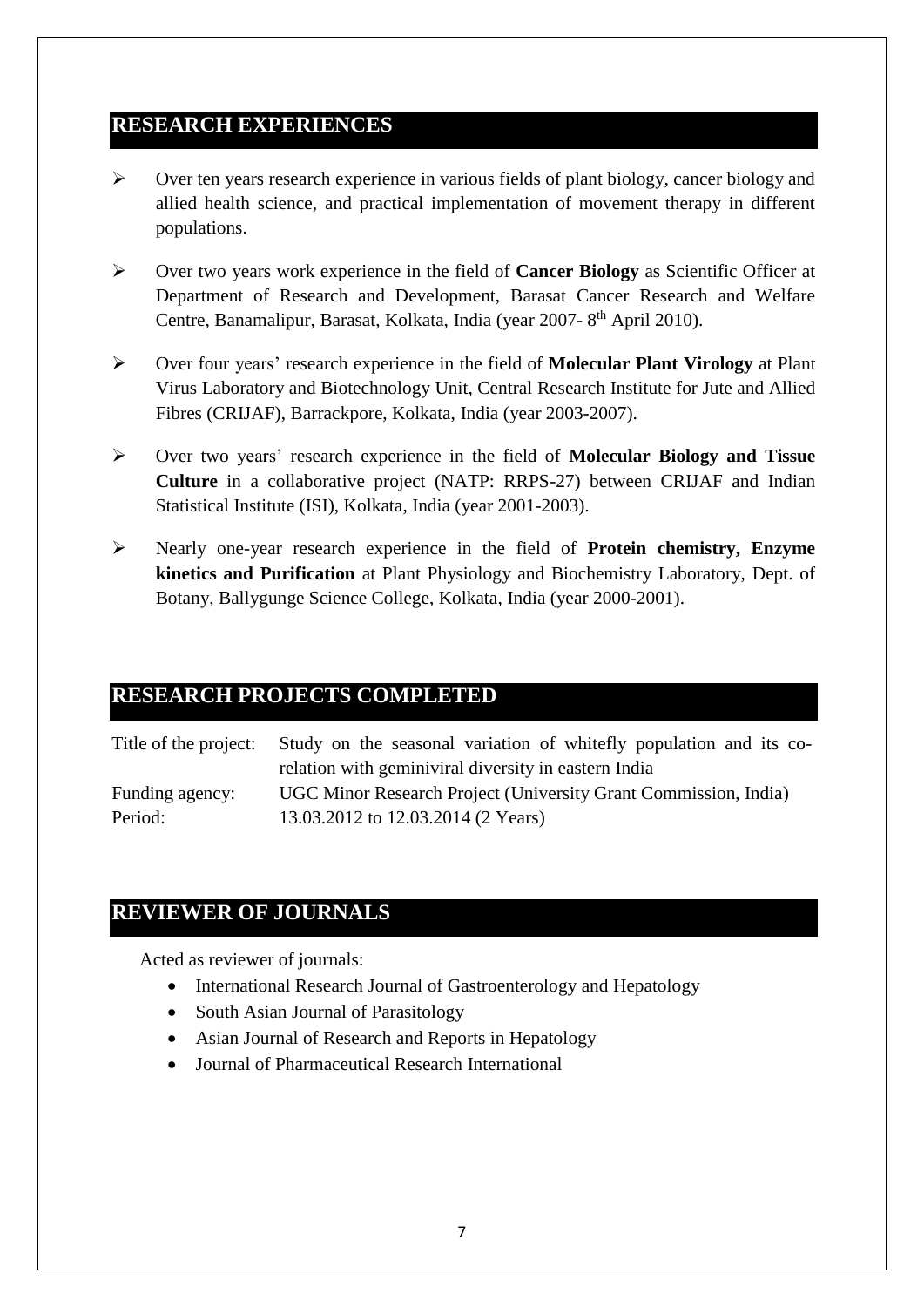## **TOTAL PUBLICATIONS (88)**

| A. Books:                | 08 |
|--------------------------|----|
| <b>B.</b> Book Chapters: | 08 |
| C. Papers:               |    |
| (a) International $-$    | 28 |
| (b) National $-$         | 20 |
| D. Reports:              | 04 |
| E. Abstracts:            | 15 |
| F. GenBank publications: | 05 |

## **A. BOOKS**

- 1. Chatterjee A. 2020. *Pro-Environmental Behaviour.* Red'shine Publication. [ISBN 978-93-90937-12-7].
- 2. Chatterjee A and Mukherjee G. 2020. *An Update on Cow Science: Anti-Microbial and Medicinal Value of Cow Urine and Cow Dung.* Harshwardhan Publication Pvt. Ltd. [ISBN – 978-81-948448-2-2].
- 3. Chatterjee A. 2020. *Mesta Yellow Vein Mosaic Disease.* The Print-o-Books. [ISBN 978-81-922619-8-0].
- 4. Chatterjee A. 2019. *Human Leucocyte Antigens: The HLA Complex.* The Print-o-Books. [ISBN – 978-81-922610-9-7].
- 5. Chatterjee A, Sinha SK, Mukherjee G. 2015. *Application of PCR Techniques in Health Science*. Thr Print-O-Books. [ISBN – 978-81-922619-5-9].
- 6. Roy S and Chatterjee A. 2014. *An introduction to TRANSFUSION MEDICINE.* Barasat Cancer Research & Welfare Centre. [ISBN – 978-81-922619-3-5].
- 7. Chatterjee A and Mukherjee G. 2011. *A Handbook of Molecular Genetics for Pathologists and Practitioners.* The Print O Books. [ISBN: 978-81-922619-0-4].
- 8. Chatterjee A and Mukherjee G. 2010. *A hand book on 'Molecular Genetics and HLA techniques'.* Barasat Cancer Research and Welfare Centre. Barasat.

## **B. BOOK CHAPTERS**

- 9. Chatterjee A. 2017. **Risk of Childhood Cancer Due to Exposure of Environmental Pollution in Pregnancy**. In: Environmental Issues: A Multidisciplinary Approach. (Eds. S. Mishra and N. Mitra). Chapter 27. Pp- 245-256. ABS Books. [ISBN - 978-81-951369- 6-4].
- 10. Chatterjee A. 2017. **Groundwater contamination and cancer incidence- a review**. In: 'Groundwater Resource Management Issues in view of Climatic Change in West Bengal,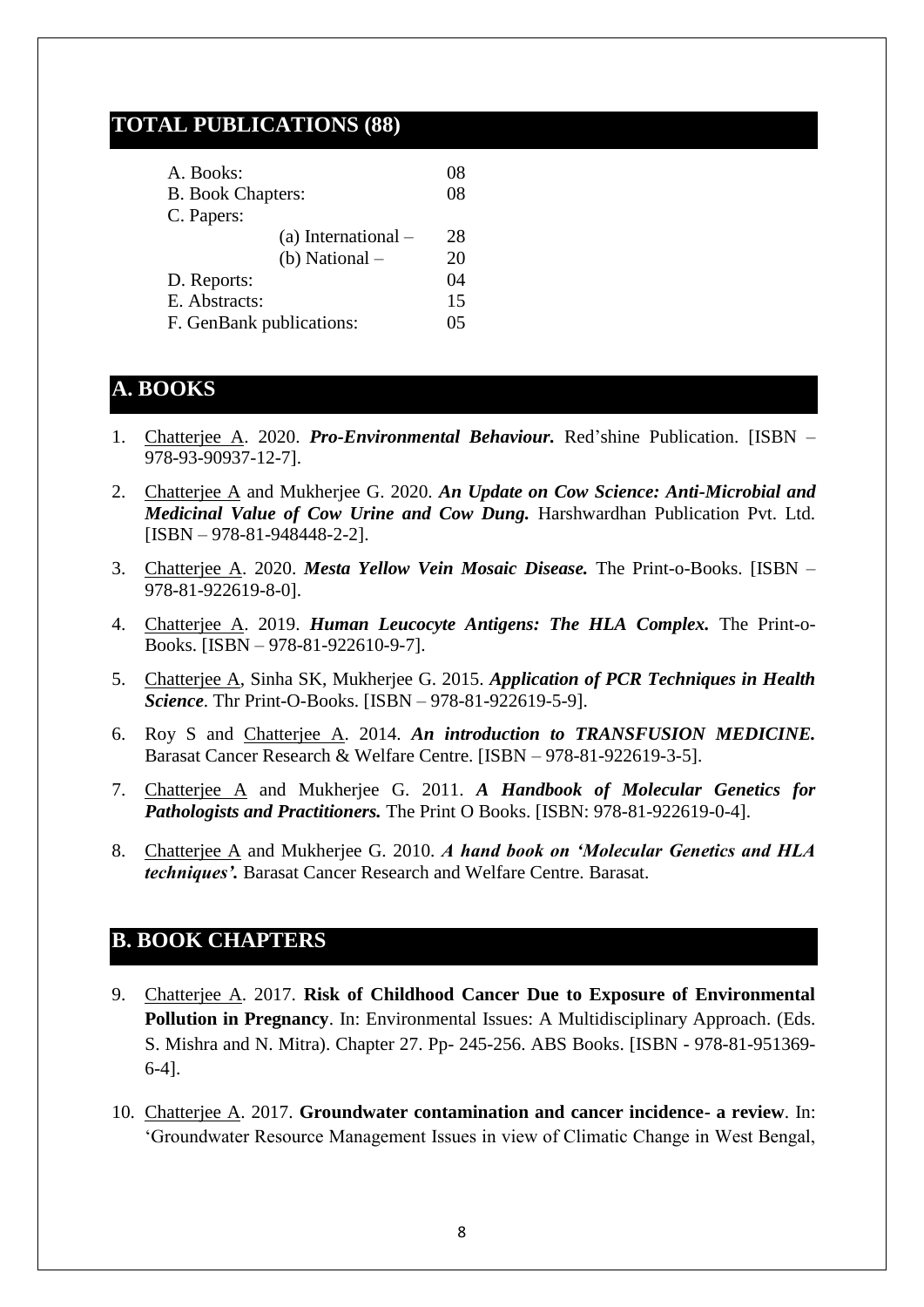Sikkim & Andaman & Nicobar Islands'. Central Ground Water Board, Eastern Region, Govt. of India.

- 11. Chatterjee A and Ghosh SK. 2015. **Yellow Vein Mosaic Disease – A New Threat to Mesta (***Hibiscus sp.***) Cultivation**. In: Recent Advances in the Diagnosis and Management of Plant Diseases. (Editor- L. P. Awasthi) Chapter 13. Pp-145-162. **Springer India 2015.** [ISBN 978-81-322-2570-6; ISBN 978-81-322-2571-3 (eBook); DOI 10.1007/978-81-322-2571-3].
- 12. Chatterjee A. 2011. **Genomic Diversity of** *Mesta Yellow Vein Mosaic Virus* **– A Novel Old World** *Begomovirus***.** In: Proceedings of UGC sponsored national seminar on 'Emerging Trends in Plant Science'. (Ed. Prabir Kumar Das). Pp. 139-148. Barasat Govt. College. [ISBN - 978-93-80673-52-3].
- 13. Chatterjee A. 2011. **Geminiviral Diversity in Eastern India**. In: Proceedings of UGC sponsored national seminar on 'Recent Advances in Plant Sciences – Diversity, Conservation & its Applications'. (Ed. Tapas K Chakborty). Pp. 76-80. Rishi Bankim Chandra College. [ISBN - 978-81-929646-6-9].
- 14. Chatterjee A, Roy A and Ghosh SK. 2006. **Yellow Vein Mosaic Disease of Kenaf**. In: Characterization, Diagnosis & Management of plant viruses: Vol. 1: Industrial Crops. VI 22. (Eds. Rao GP, Paul Khurana SM, Lenardon SL). **Studium Press, Texax, USA**. pp. 497-505.
- 15. Das F, Sinha MK, Chatterjee A, Chakrabarty K, Pal SK and Goswami A. 2005. An antibody mediated kit development for detection of jute and other plant peroxidases. *In*: Proceedings of 'The International Seminar on Frontiers of Basic & Applied Molecular Biology', Department of Biophysics, Molecular Biology & Genetics and University Science Instrumentation Centre, Kolkata, pp 115-118.
- 16. Sinha MK, Chatterjee A, and Ghosh T. 2001. Roots, Periderm and Decortication of Jute. *In*: Proceedings of national seminar on recent advances in Natural Fibre Research, Indian Fibre Society, Mumbai, in collaboration with CRIJAF and CIRCOT (ICAR), 15 & 16 Dec., 2004.

#### **C. PAPERS**

#### **(A) INTERNATIONAL –**

17. Chatterjee A. 2019. The devastating *Geminiviridae* - the second largest family of plant viruses. *Journal of Emerging Technologies and Innovative Research (JETIR).* 6(5): 2364- 2367.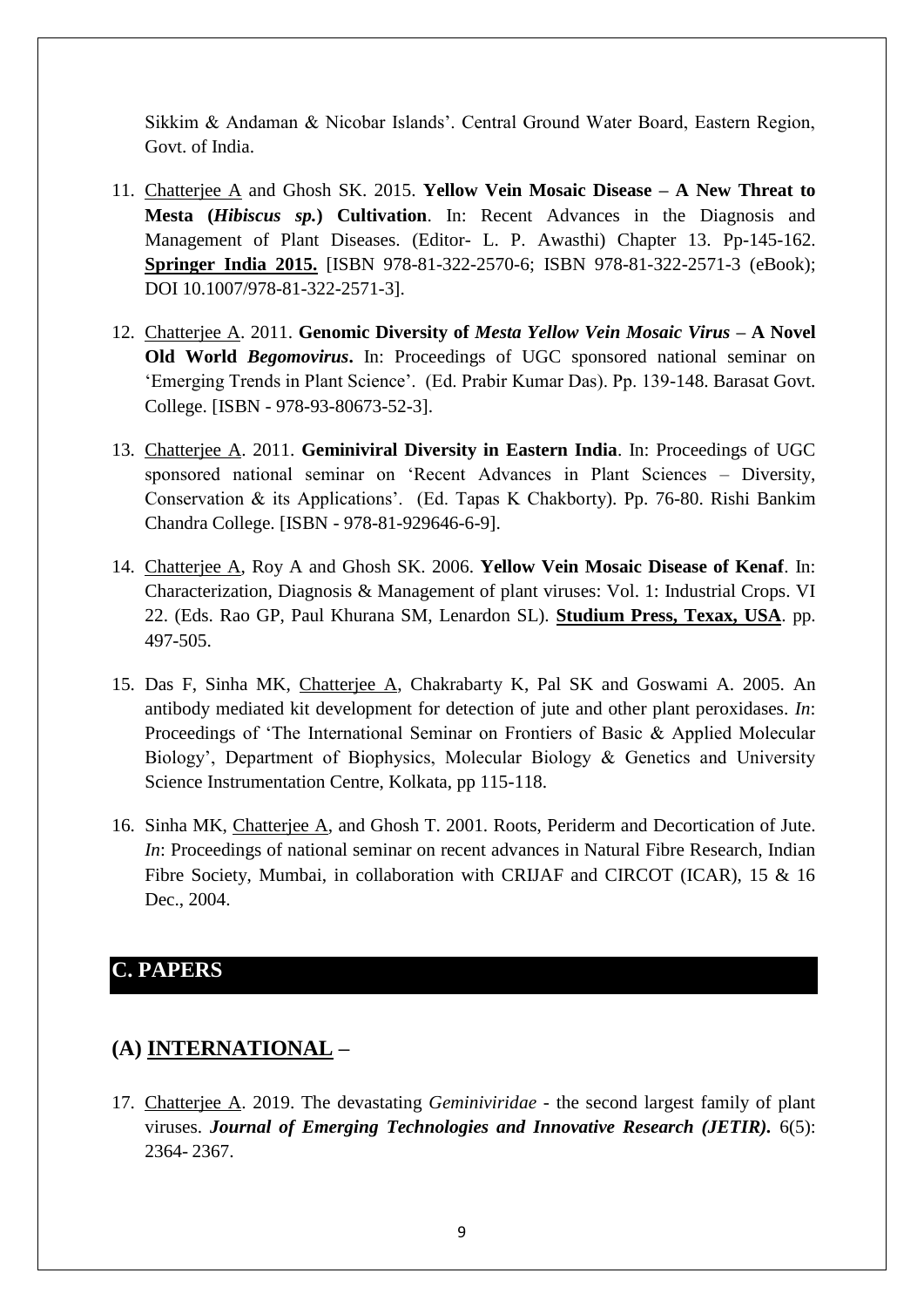- 18. Chatterjee A and Karan TK. 2019. A five-year demographic study on infection of HIV, Hepatitis B and C in donated blood. *Research Journal of Life Sciences, Bioinformatics, Pharmaceutical and Chemical Sciences (RJLBPCS).* 5(2): 534-540.
- 19. Chatterjee A and Tarafder BK. 2019. Measuring cancer specific antigen CA-125 in patients of a tertiary health care centre. 2019. *Journal of Emerging Technologies and Innovative Research (JETIR).* 6(5): 2360- 2363.
- 20. Chatterjee A, Sinha SK and Mukherjee G. 2018. Study on Sialic Acid as Biomarker of Cancer. *International Journal of Latest Trends in Engineering and Technology (IJLTET).* 10 (1): 063-068
- 21. Chatterjee A and Sarkar S. 2016. A study on the ovarian cancer incidence in southern part of West Bengal. *European Journal of Biomedical and Pharmaceutical Sciences (EJBPS).* 3 (5): 619-623.
- 22. Chatterjee A. 2016. Stress management among the corporate house workers through movement therapy. *European Journal of Biomedical and Pharmaceutical Sciences (EJBPS).* 3 (5): 559-564.
- 23. Chatterjee A, Sinha SK and Mukherjee G. 2014. A comprehensive review on HLA and its detections by polymerase chain reaction technique. *International Journal for Pharmaceutical Research Scholars (IJPRS).* 3(1-2): 340-346.
- 24. Chatterjee A. 2014. Effect of physical exercise on bone mineral density: A cross-sectional study in India. *International Journal of Osteoporosis and Metabolic Disorders.* 7(1): 12-19.
- 25. Chatterjee A and Mukherjee G. 2013. Effect of radiotherapy on tissue damage, innate and humoral immunity in malignant condition. *American Journal of Biochemistry and Molecular Biology.* 3(3):336-340.
- 26. Chatterjee A. 2013. Indexing of yellow vein mosaic disease of mesta (*Hibiscus cannabinus*). *Pakistan Journal of Biological Sciences.* 16(10): 477-484.
- 27. Chatterjee A. 2013. Improved health status through prolonged practice of dance as a therapy  $-A$ case study. *International Journal of Basic and Applied Medical Sciences.* 3(1): 180-183.
- 28. Chatterjee A. 2013. Prevention of Oxidative Stress Injury among Females by Movement Therapy in India. *Journal of Medical Sciences (ISSN: 1682-4474).* 13(8): 843-846.
- 29. Chatterjee A. 2012. Risk of prostate cancer in eastern India. *International Journal of Cancer Research.* 8(2): 63-68.
- 30. Chatterjee A and Mukherjee G. 2012. A study on incidental profile of women cancer in West Bengal. *International Journal of Basic and Applied Medical Sciences.* 2(3): 116-119.
- 31. Chatterjee A. 2011. Study on the enraging severity of cancer in West Bengal, India from 2003 to 2011. *Asian Journal of Epidemiology.* 4(1): 23-27.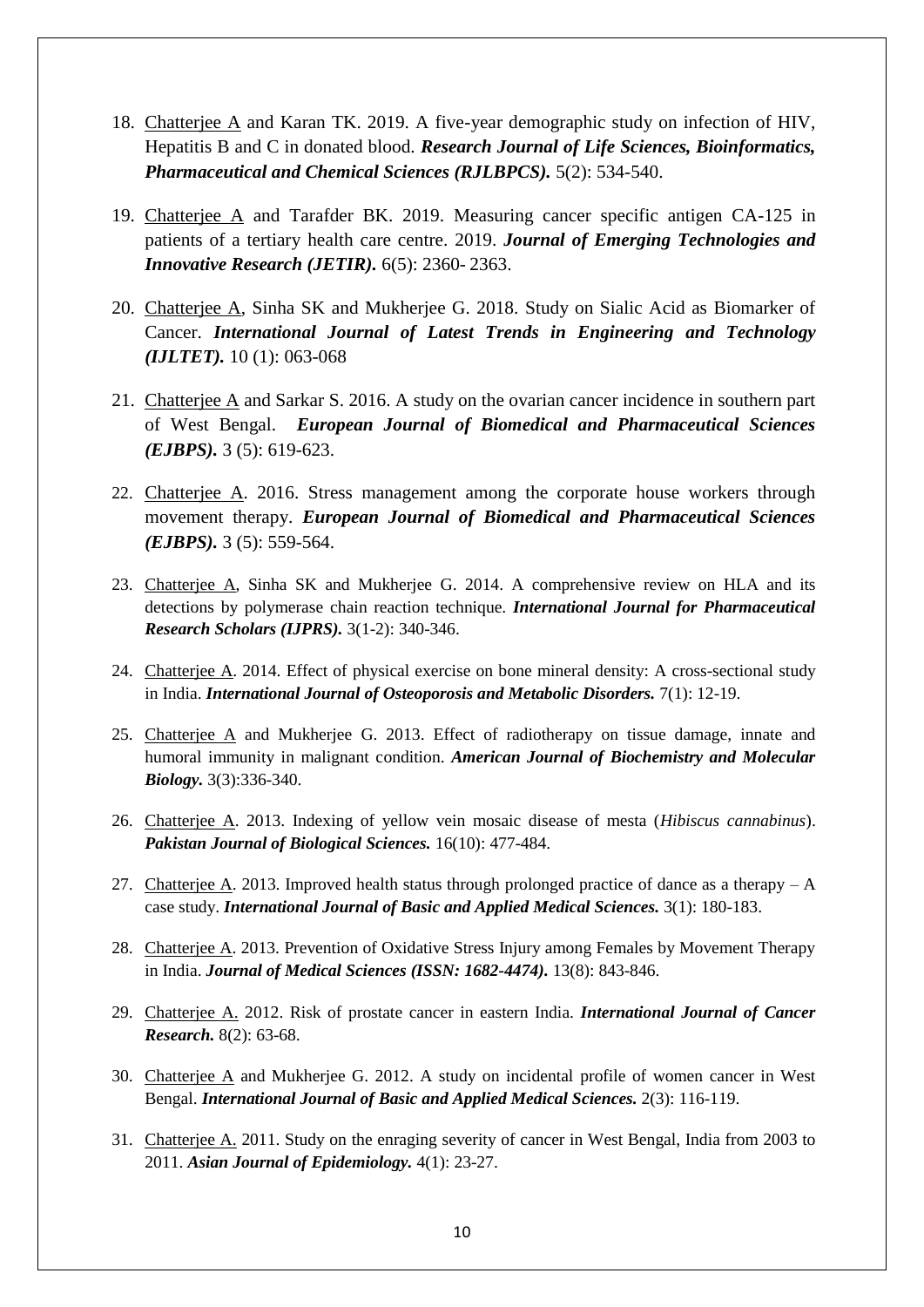- 32. Chatterjee A and Mukherjee G. 2011. Analysis of the trend of hepatitis B, hepatitis C, HIV, syphilis, and malaria infections in a rural part of West Bengal. *Asian Journal of Transfusion Science.* 5(2): 181-182.
- 33. Chatterjee A and Mukherjee G. 2011. Epidemiological survey and PCR based detection of mutation for breast cancer in West Bengal, India. *Asian Journal of Microbiology, Biotechnology & Environmental Science.* 13(2): 285-288.
- 34. Chatterjee A and Mukherjee G. 2011. Effect of oxidative stress injury and antioxidant status in malignancy. *Asian Journal of Water, Environment and Pollution.* 8(3): 75-78
- 35. Chatterjee A 2011. A Case Study on Immuno-Modulation through Movement Therapy in Cancer Patients. *Journal of Environmental Physiology.* 4 (1&2): 75-79.
- 36. Chatterjee A and Mukherjee G. 2010. Distribution and antibiotic sensitivity patterns of different uropathogens in eastern India. *Asian Journal of Microbiology, Biotechnology & Environmental Science.* 12(1): 7-10.
- 37. Chatterjee A, Roy A and Ghosh SK. 2009. CAPS analysis a possible tool to detect and group geminiviruses infecting some fibre crops and weeds. *Plant Health Progress.* DOI:10.1094/PHP-2009-0202-01-RS.
- 38. Chatterjee A and Ghosh SK. 2008. Alterations in biochemical components in mesta plants infected with yellow vein mosaic disease. *Brazilian Journal of Plant Physiology.* 20 (4): 267- 275.
- 39. Chatterjee A, Roy A and Ghosh SK. 2008. Acquisition, transmission and host range of a *Begomovirus* associated with yellow vein mosaic disease of mesta (*Hibiscus cannabinus* and *H. sabdariffa*). *Australasian Plant Pathology.* 37: 511–519.
- 40. Chatterjee A and Ghosh SK. 2007. A new monopartite begomovirus isolated from *Hibiscus cannabinus* L. in India. *Archives of Virology***.** 152: 2113-2118.
- 41. Chatterjee A and Ghosh SK. 2007. Association of a satellite DNA β molecule with mesta yellow vein mosaic disease. *Virus Genes***.** 35: 835-844.
- 42. Chatterjee A, Sinha SK, Roy A, Sengupta DN and Ghosh SK. 2007. Development of diagnostics for DNA A and DNA β of a *Begomovirus* associated with mesta yellow vein mosaic disease and detection of geminiviruses in mesta (*Hibiscus cannabinus* L. and *H. sabdariffa* L.) and some other plants. *Journal of Phytopathology – Phytopathologische Zeitschrift***.** 155: 683–689.
- 43. Chatterjee A, Roy A and Ghosh SK. 2007. First record of a *Begomovirus* associated with yellow vein mosaic disease of *Urena lobata* in India. *Australasian Plant Disease Notes.* 2(1): 27–28.
- 44. Chatterjee A, Roy A, Padmalatha KV, Malathi VG and Ghosh SK. 2005. Occurrence of a *Begomovirus* with yellow vein mosaic disease of mesta (*Hibiscus cannabinus* and *H. sabdariffa*). *Australasian Plant Pathology***.** 34(4): 609-610. (Impact factor 0.624)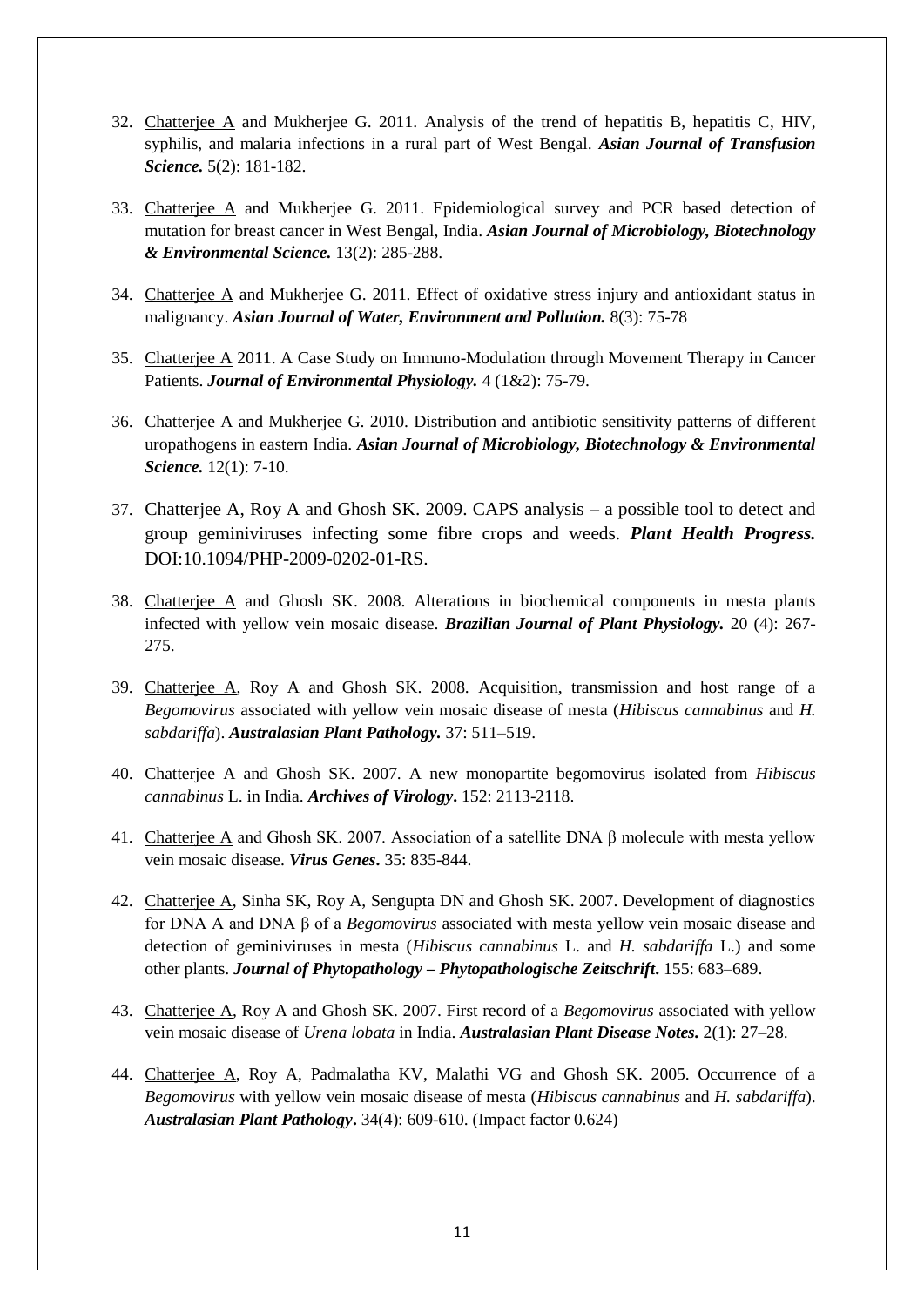#### **(B) NATIONAL –**

- 45. Chatterjee A. 2021. The parameters of pro-environmental behaviour to overcome environmental threats in modern life. *Wesleyan Journal of Research*. 13(80): 35-42.
- 46. Chatterjee A. 2021. Anticancer and anti-clastogen activities of cow urine as therapeutic agent in malignancies. *The Journal of Oriental Research Madras*. MMXXI-XCII-XIII: 48-54.
- 47. Chatterjee A and Mukherjee G. 2020. Medicinal value of cow urine a review on cowpat. *Journal of Oriental Research Madras*. XCI-XLIII: 75-85.
- 48. Chatterjee A, Sinha SK and Mukherjee G. 2016. Study on the levels of CRP among the cancer patients before and after chemotherapy treatment. *Paripex - Indian Journal of Research (PIJR).* 5(8): 88-89.
- 49. Chatterjee A. 2016. Implementation of Dance Movement Therapy among Hearing Impaired Childre-– A Case Study. *Paripex - Indian Journal of Research (PIJR).* 5(8): 69-70.
- 50. Chatterjee A. 2015. A case study on immuno-modulation through movement therapy in cancer patients. *Journal of Environmental Physiology.* 4(1&2): 75-79.
- 51. Chatterjee A. 2013. An analytical discussion on the folk and tribal dance forms of Bengal in relation to their effect on health. *Indian Journal of Arts (Discovery).* 1(3): 29-32.
- 52. Chatterjee A. 2013. The therapeutic value of Indian classical, folk and innovative dance forms. *Rupkatha Journal on Interdisciplinary Studies in Humanities.* 5(1): 75-83.
- 53. Chatterjee A. 2013. Practical implementation of dance therapy in modern India. *Aureole.*4:51-55.
- 54. Chatterjee A and Sinha SK. 2012. Standardization of polymerase chain reaction for amplification of gemini viral DNA. *Cibtech Journal of Bio-Protocols.* 1(2-3): 28-31.
- 55. Chatterjee A. 2012. Role of dance movement therapy in solving old age problems. *Ageing & Society – The Indian Journal of Gerontology.* 22(3&4): 45-53.
- 56. Chatterjee A. 2009. A six-year demographic study on stomach cancer incidence in rural population of West Bengal. *Journal of Environmental Physiology.* 2 (1&2): 80-85.
- 57. Chatterjee A and Mukherjee G. 2009. Prevalence of β-haemolytic group A streptococcal sore throat in paediatric age groups. *Pollution Research.* 28 (4): 18-20.
- 58. Chatterjee A. 2009. Incidence pattern of HIV, Hepatitis B, C and syphilis in rural population of West Bengal. *Environment and Ecology.* 27 (4A) 1707-1709.
- 59. Chatterjee A and Mukherjee G. 2009. Relationship and susceptibility of ABO blood groups with various malignant disorders found in West Bengal. *Science and Culture.* 75(3-4): 133-136.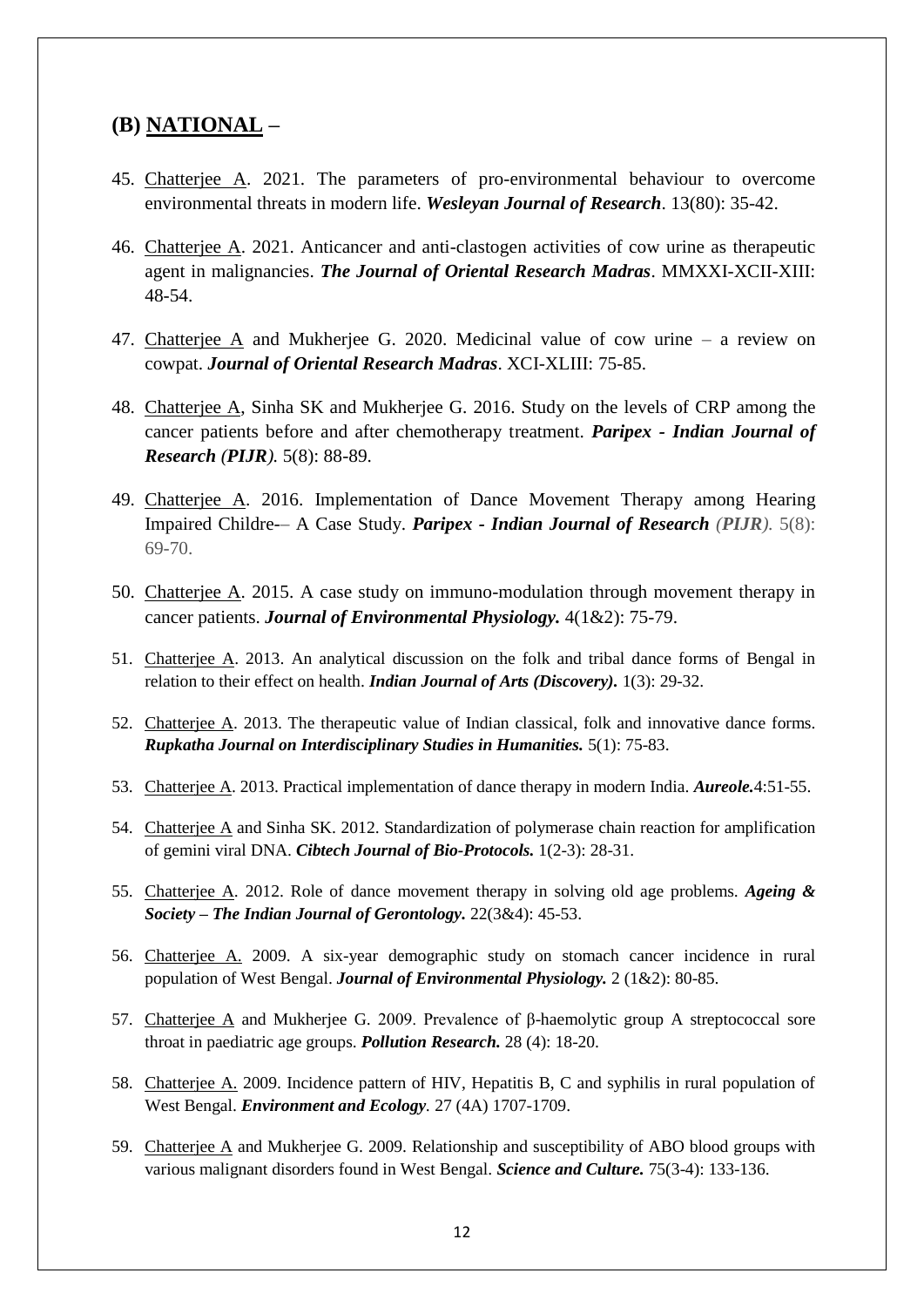- 60. Chatterjee A and Ghosh SK. 2008. Histological changes in mesta plants infected with yellow vein mosaic disease. *Journal of Mycology and Plant Pathology*. 38: 132-134.
- 61. Chatterjee A, Sinha SK and Ghosh SK.2008. Development and utilization of diagnostics for detection of geminiviral diseases in Eastern India. *Journal of the Botanical Society of Bengal*. 62 (1): 4-7.
- 62. Chatterjee A and Ghosh SK. 2007. Seasonal variation of whitefly population and its management to prevent the spread of yellow vein mosaic disease in mesta. *Journal of Mycopathological Research*. 45(2): 189-194.
- 63. Chatterjee A, Gayen S, Sinha MK and Goswami A. 2005. *In vitro* propagation of jute plants. *Plant Cell Biotechnology and Molecular Biology*. 5 (3&4): 169-172.
- 64. Chatterjee A and Mukherjee S. 2003. Characterization of urease from *Cajanas cajan* seeds: enzyme kinetics and purification. *Journal of the Botanical Society of Bengal*. 57(1&2):1-6.

#### **D. REPORTS**

- 65. Chatterjee A. 20018. Incidence pattern of different types of cancer in rural population of southern part of West Bengal. *Cancer Reports.* 3 (2): 5-6.
- 66. Ghosh R, Chatterjee A, Paul S, Roy A and. Ghosh SK 2007. A new begomovirus of mesta crop in India. *ICAR News***.** 13 (3): 15.
- 67. Chatterjee A, Roy A and Ghosh SK. 2006. A new virus disease of *Urena lobata* L. *Jaj News*. 4 (1): 10.
- 68. Chatterjee A, Roy A, and Ghosh SK. 2004. A *Begomovirus* the incitant of yellow vein mosaic disease of mesta. *Jaj News*. 2 (2): 16.

#### **E. ABSTRACTS**

- 69. Chatterjee A. 2021. Information science and education in new normal. *In*: Proceedings of UGC CPE funded National Seminar on 'Prospect of Library Services in e-Learning Ecosystem', 16th January 2021, organized by Barrackpore Rastraguru Surendranath College, pp 95-99.
- 70. Chatterjee A. 2020. Involvement of women in science in India. *In:* Proceedings of 'National Science Day', 27 February 2020, East Calcutta Girls' College, West Bengal.
- 71. Chatterjee A. 2019. Geminiviral populations infecting cash crops in eastern India. *In:* Proceedings of XIX International Plant Protection Congress, IPPC 2019, 10-14 November 2019, ICRISAT, Hyderabad, Telangana, India.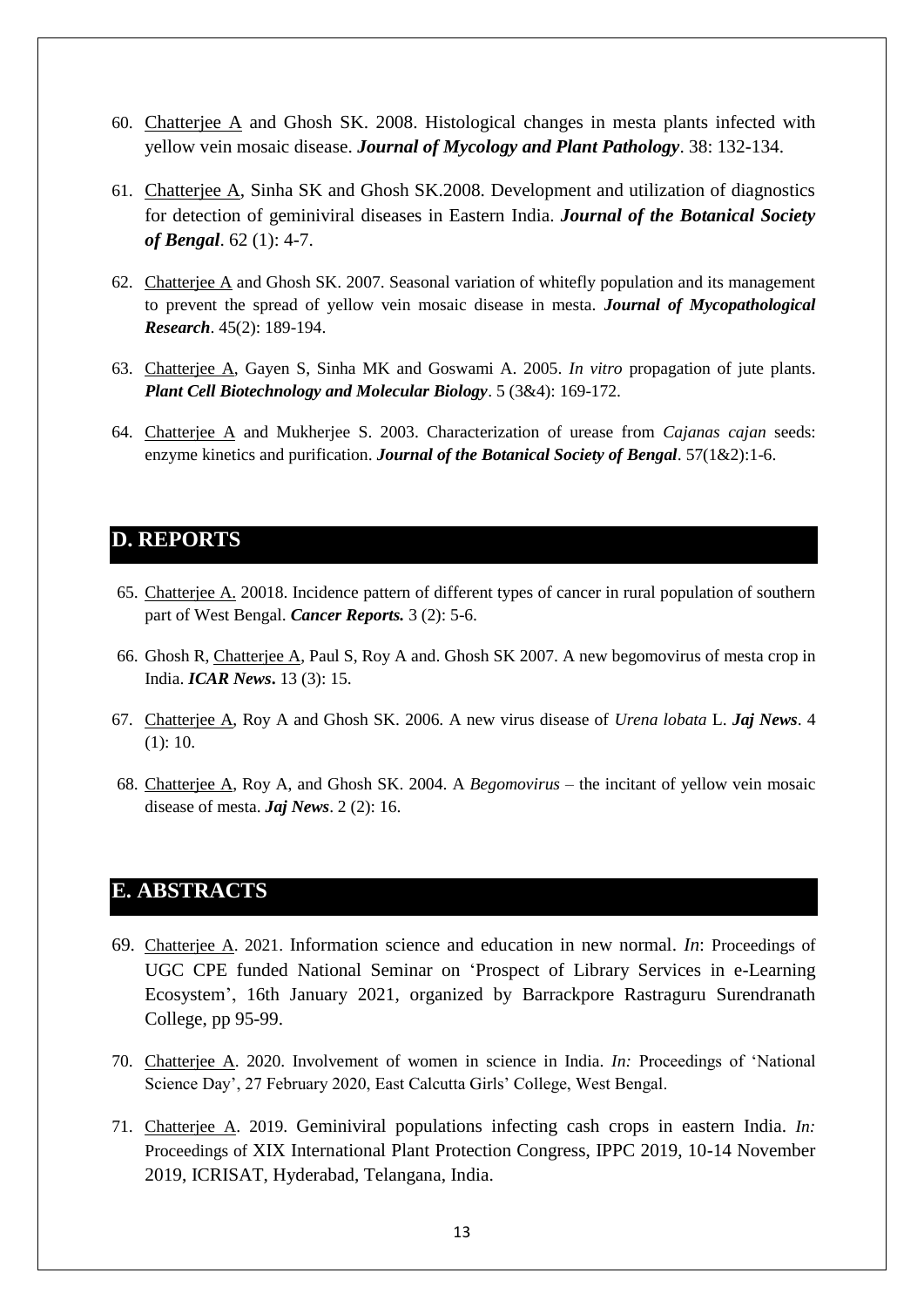- 72. Chatterjee A. 2019. The implementation of movement therapy for physical and mental wellbeing. *In:* Proceedings of '1<sup>st</sup> Conference & Workshop on Music Therapy', 10 May 2019, organized by Thakur's Music Movement Therapy Research Centre (TMMTRC), West Bengal.
- 73. Chatterjee A. 2017. Begomoviral diversity on Eastern India. *In:* Proceedings of national seminar on 'Recent Advances in Biological Sciences', 17-18 February 2017, Gurudas College in collaboration with IICB, Jadavpur and Dum Dum Motijheel College, Kolkata.
- 74. Chatterjee A. 2016. Role of Indian Spices in Prevention of Cancer. *In:* Proceedings of national seminar on 'Medicinal Plants, Health and Environment', 9-10 September 2016, APC College, New Barrackpore in collaboration with Bajkul Milani Mahavidyalaya.
- 75. Chatterjee A. 2016. Detection of Geminiviral Populations in Southern Part of West Bengal. *In:*  Proceedings of national Conference on 'Biophysics: Impact on Today's Society', 7-8 September 2016, Victoria Institution (College) in collaboration with Bangabasi Morning College, Kolkata.
- 76. Chatterjee A. 2013. Detection of Geminiviral Populations in Southern Part of West Bengal. *In:*  Proceedings of seminar on 'Botanical Products in Human Welfare', 11 January 2013, Ramkrishna Mission Vivekananda Centenary College, Rahara, West Bengal.
- 77. Chatterjee A. 2011. Genomic Diversity of *Mesta Yellow Vein Mosaic Virus* A Novel Old World *Begomovirus*. *In:* Proceedings of national seminar on 'Emerging Trends in Plant Science', 14-15 July, Barasat Govt. College and Indian Statistical Institute.
- 78. Chatterjee A. 2011. Severity of Hepatitis B and C virus in rural population of West Bengal. *In:* Proceedings of national level seminar-cum-workshop on 'Awareness Campaign & Workshop for Destructive Diseases among Backward & Minority Communities of Eastern India', 24-25 March, Barasat College, West Bengal.
- 79. Chatterjee A. 2011. Geminiviral Diversity in Eastern India. *In:* Proceedings of national seminar on 'Recent Advances in Plant Sciences – Diversity, Conservation & its Applications', 18-19 November, Rishi Bankim Chandra College in collaboration with Department of Botany, West Bengal State University.
- 80. Chatterjee A. 2011. The diversity of Begomovirus populations infecting fibre crops in India. *In:*  Proceedings of national seminar on 'Biodiversity – Crisis, Conservation & Management', 8-9 December, East Calcutta Girls' College.
- 81. Chatterjee A and Ghosh SK. 2006. Differential biochemical responses in mesta plants infected with a *Begomovirus*. *Journal of Mycopathological Research.* 44 (1): 158.
- 82. Chatterjee A, Roy A, Padmalatha KV, Malathi VG and Ghosh SK. 2005. Yellow vein mosaic disease of kenaf (*Hibiscus cannabinus*) and roselle (*H. sabdariffa*) – a new disease in India caused by a *Begomovirus. Indian Journal of Virology.* 16 (1&2): 55-56.
- 83. Chatterjee A, Sinha MK and Goswami A. 2002. Deciphering the mechanism of tissue culture in a quasi-natural system. *In*: Proceedings of international symposium on plant biodiversity: conservation and evaluation, 17-20 December, Bose Institute, Kolkata.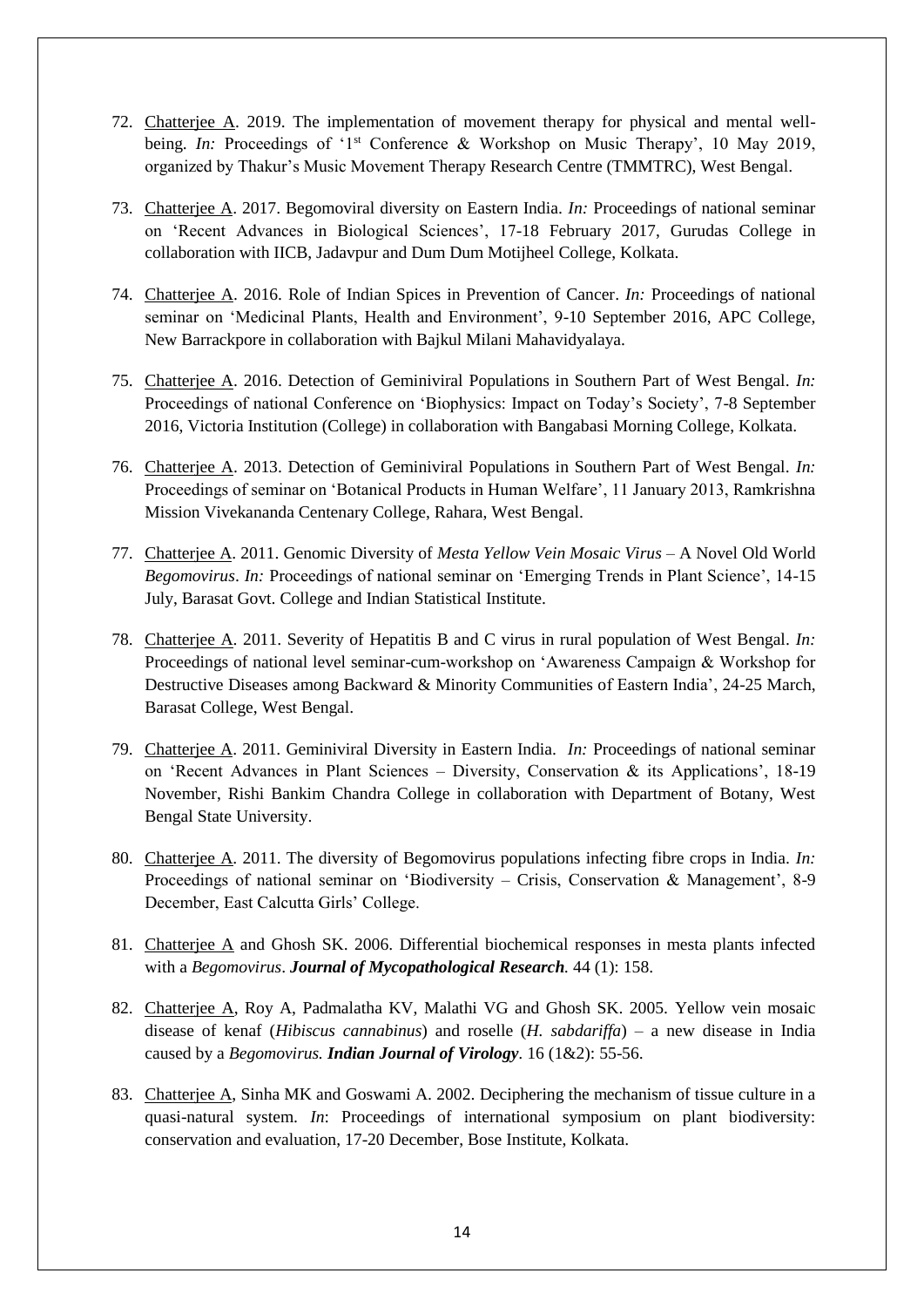### **F. GENBANK PUBLICATIONS**

- 84. Accession No. **EF373060**. Mesta yellow vein mosaic virus-associated DNA-A isolate Barrackpore. 2007. Chatterjee A and Ghosh SK.
- 85. Accession No. **EF362801**. Mesta yellow vein mosaic virus isolate Barrackpore coat protein (AV1). 2007. Chatterjee A and Ghosh SK.
- 86. Accession No. **DQ908905**. Mesta yellow vein mosaic virus-associated DNA beta (partial sequence) isolate Barackpore. 2006. Chatterjee A and Ghosh SK.
- 87. Accession No. **DQ298138**. Mesta yellow vein mosaic virus isolate Basirhat coat protein (AV1). 2005. Chatterjee A, Roy A and Ghosh SK.
- 88. Accession No. **DQ298137**. Mesta yellow vein mosaic virus-associated DNA beta isolate Basirhat. 2005. Chatterjee A, Roy A and Ghosh SK.

# **INVITED LECTURES/ CHAIRING THE SESSION**

- 1. Lecture on "Science: today and tomorrow" under International Conference on 'Science & Society', organized by The Antioxidant Society of India, on the occasion of National Science Day on  $28<sup>th</sup>$  February 2021.
- 2. Lecture on "Geminiviridae: the devastating plant virus family" in the National Level Virtual FDP on 'Prospects and Retrospects in Life Science', organized by Department of Biochemistry, Rathnavel Subramaniam College of Arts & Science, Coimbatore, sponsored by DBT Star Scheme, New Delhi, India (held on 22 February 2021).
- 3. Lecture on "Students health in COVID-19 situation A teacher's perspective" in the DBT Outreach Programme on 'Health Aspect' organized by Department of Biochemistry, Rathnavel Subramaniam College of Arts & Science, Coimbatore, sponsored by DBT Star Scheme, New Delhi, India (held on 11 December 2020).
- 4. Lecture on "Plant as Natural Antioxidant" in the National Webinar on 'Natural Antioxidants: Source & Need' organized by The Antioxidant Society of India (held on 22nd November 2020).
- 5. Lecture on "Teacher-Student Relation in COVID-19 Situation" in the National Webinar on 'Life in COVID-19' organized by The Antioxidant Society of India (held on 23rd August 2020).
- 6. Lecture on "Need of Organ Donation and International Organ Donation Day" in the International webinar on 'Life Saves Life' organized by BSAGS (held on 13th August 2020).
- 7. Lecture on "World Nature Conservation Day" in the International webinar on 'Save Nature – Save Life' organized by BSAGS (held on 28th July 2020).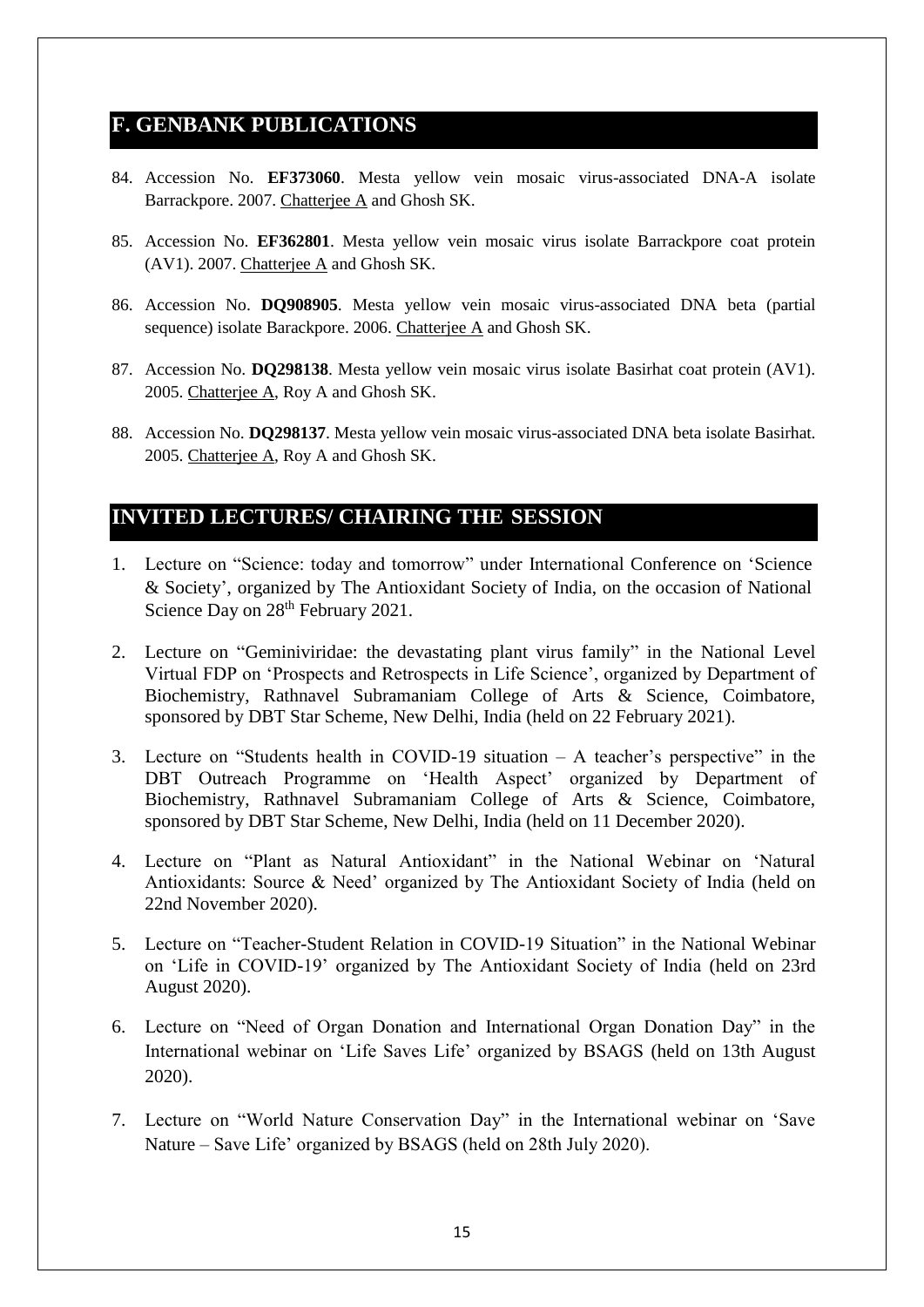- 8. Lecture on "Social responsibilities in COVID 19 situation" in the International webinar on 'Live and Let Live' organized by BSAGS (held on 22 July 2020).
- 9. Lecture on "Life style and prevention of cancer" in the 'Cancer Awareness Programmes' organized by Barasat Cancer Research & Welfare Centre (held on 12 October 2019).
- 10. Lecture on "Cervical Cancer" in the 'Cancer Detection Camp' organized by Barasat Cancer Research & Welfare Centre (held on 22 May 2019).
- 11. Lecture on "Cancer Prevalence in Rural Populations" in the 'Cancer Awareness and Detection Programmes' organized by Barasat Cancer Research & Welfare Centre (held on 26 August 2018).
- 12. Lecture on "Cancer Epidemics: Today and Tomorrow" in the 'Cancer Awareness and Detection Programmes' organized by Barasat Cancer Research & Welfare Centre (held on 25 March 2018).
- 13. Lecture on "Cancer Epidemics" in the 'Cancer Awareness Camp' organized by Barasat Cancer Research & Welfare Centre (held on 16 November 2016).
- 14. Lecture on "Cancer epidemics" in the awareness programme on 'Cancer' organized by Gobardanga Hindu College (held on 15 November 2016).
- 15. Lecture on "Cancer prevalence" in the 'Cancer Awareness Seminar and Camp' organized by Barasat Cancer Research & Welfare Centre (held on 15 November 2016).
- 16. Lecture on "Women Cancer" in the 'Cancer Awareness Programme at Haroa' organized by Barasat Cancer Research & Welfare Centre (held on 18 September 2016).
- 17. Lecture on "Combating diseases related to life-style habits and pollution" in the '20th National Exhibition' organized by Central Calcutta Science & Culture Organisation for Youth (Held on 12 August 2016).
- 18. Lecture on "Preventive Oncology" in the 'Cancer Awareness Programmes' organized by Naba Barrackpur Prafulla Chandra Mahavidyalaya (Held on 24 March 2014).
- 19. Lecture on "Environmental Pollution" in the 'The World Environment Day' organized by Indian Red Cross Society (held on 5 June 2013).
- 20. Lecture on "Breast Cancer Epidemics" in the 'Cancer Awareness Programme on special concentration to Breast Cancer' organized by Barrackpore Rastraguru Surendranath College (held on 4 March 2013).
- 21. Lecture on "Breast and Cervical Cancer" in the 'Cancer Awareness & Detection Programmes' organized by Barasat Cancer Research & Welfare Centre (held on 23-24 February 2013).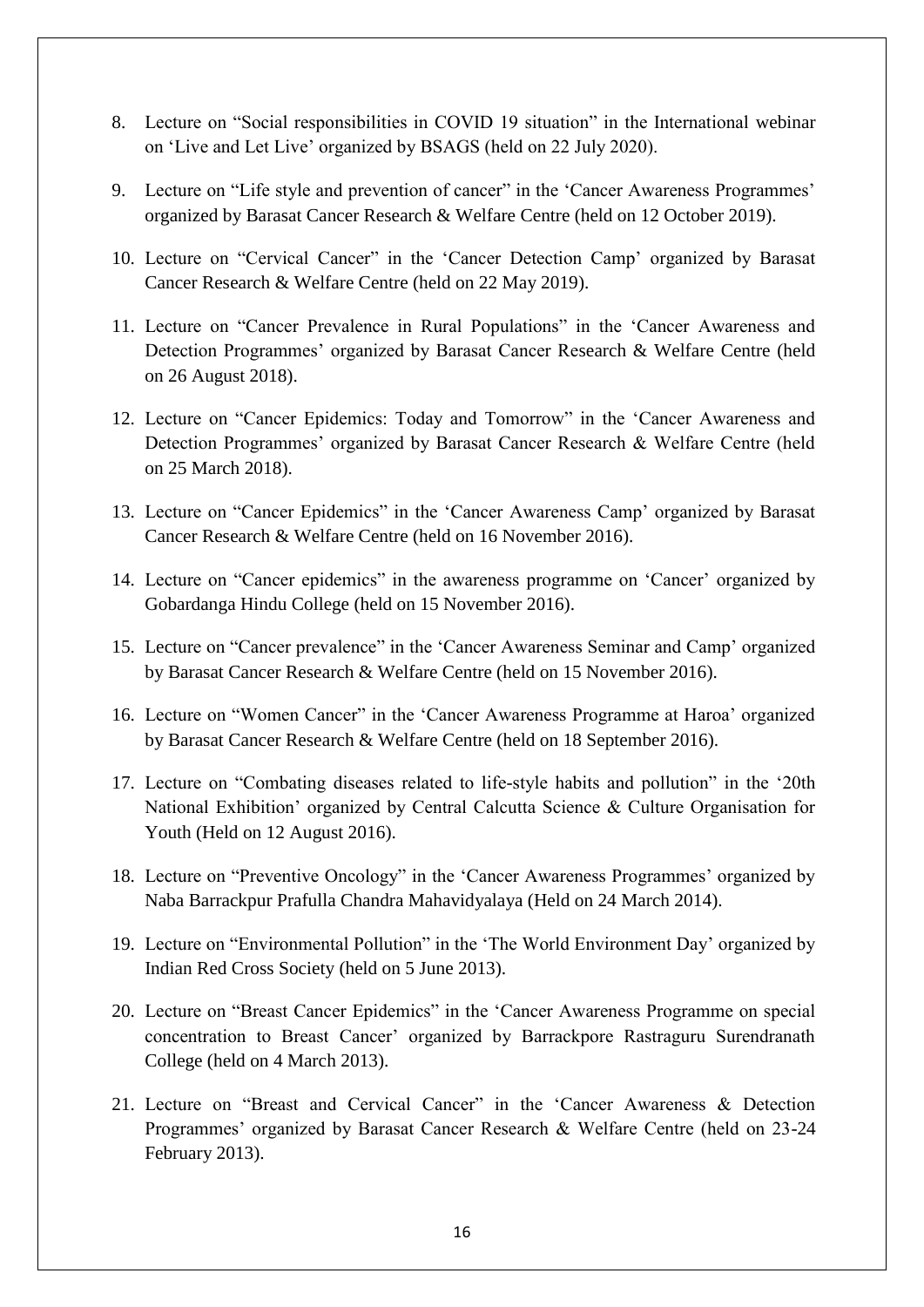- 22. Lecture on "Diabetes Prevention" in the 'Diabetes Awareness and Screening' organized by Barasat Sahar Adhyapak-O-Gabesak Samity, hosted by West Bengal State University (held on 11 February 2013).
- 23. Lecture on "Role of Molecular Markers on Cancer Prevention" in the 'World Cancer Day Celebration' organized by Indian Medical Association in collaboration with Barasat Cancer Research & Welfare Centre (held on 4 February 2013)
- 24. Lecture on "Cancer: Cause & Prevention" in the 'Cancer Awareness & Detection Programmes' organized by Barasat Cancer Research & Welfare Centre (held on 30 January 2013).
- 25. Lecture on "Pollution and Cancer" in the 'Cancer Awareness & Detection Programmes' organized by Barasat Cancer Research & Welfare Centre (held on 11 January 2013).
- 26. Lecture on "Women Cancer" in the 'Cancer Awareness & Detection Programmes' organized by Barasat Cancer Research & Welfare Centre (held on 28 December 2012).

# **PAPERS PRESENTED IN CONFERENCES/ SEMINARS**

- 1. Presented a paper entitled "Online education: merits and demerits" in the UGC CPE funded National Conference on 'eLearning Experiences: Apps & Tools', organized by Barrackpore Rastraguru Surendranath College, held on 27th February, 2021.
- 2. Presented a paper entitled "Information science and education in new normal" in the UGC CPE funded National Seminar on 'Prospect of Library Services in e-Learning Ecosystem', organized by Barrackpore Rastraguru Surendranath College, held on 16th January, 2021.
- 3. Presented a paper entitled "Involvement of women in science in India" in the National Seminar on 'National Science Day', organized by East Calcutta Girls' College, held on 27 February 2020.
- 4. Presented a paper entitled "Geminiviral populations infecting cash crops in eastern India" in the XIX International Plant Protection Congress, IPPC 2019, organized by ICRISAT, Hyderabad, Telangana, India and International Association of Plant Protection Sciences, held on 10-14 November 2019.
- 5. Presented a paper entitled "Effective Teaching in College level" in the NAAC Sponsored National Seminar on 'Innovative Pedagogy & Effective Teaching', organized by Department of B.Ed. and IQAC, Gobardanga Hindu College, held on 27-28 February 2019.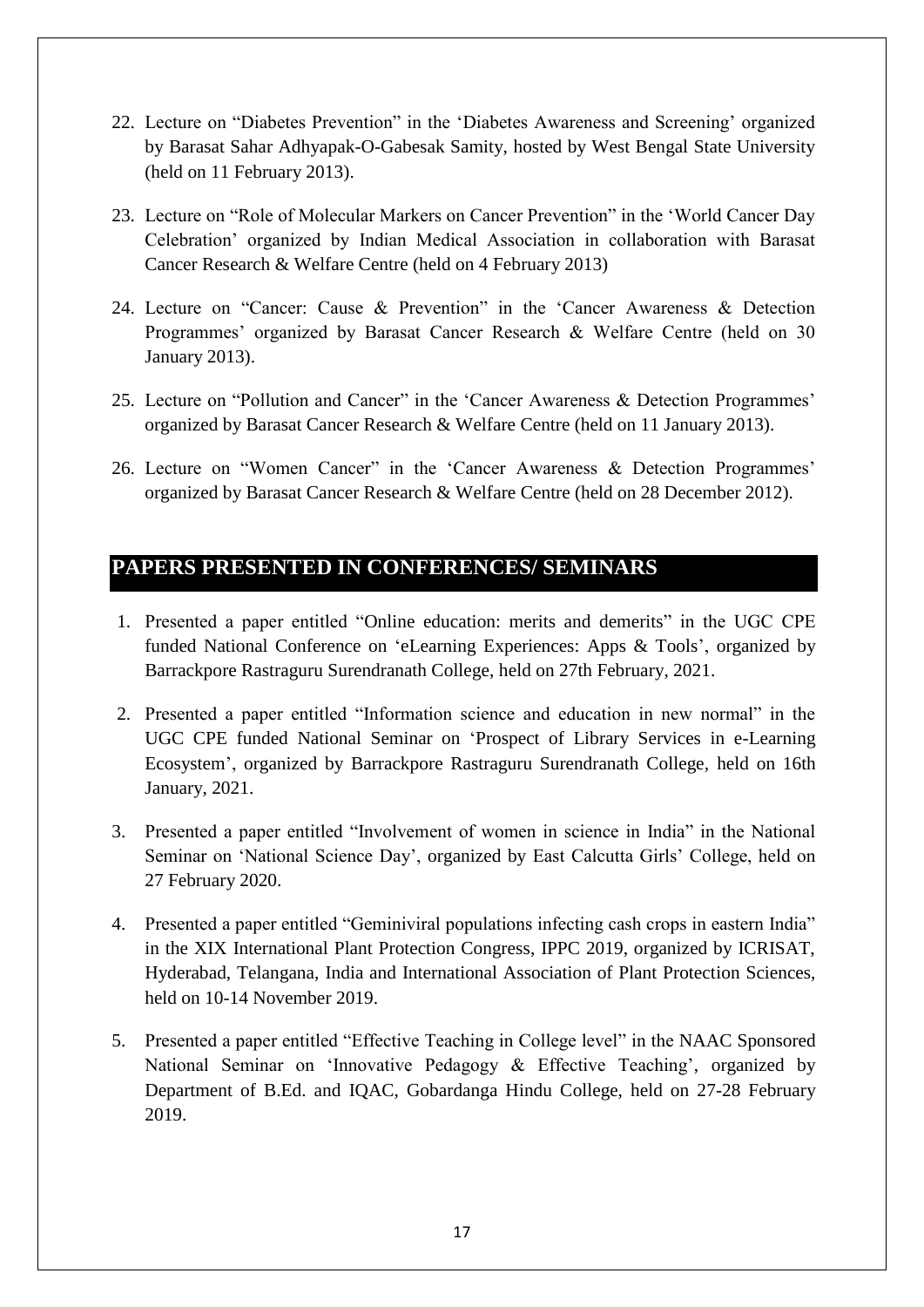- 6. Presented a paper entitled "Plant viruses: past, present and future" in the seminar on 'Developments in plant science', organized by Barasat College, held on 14 September 2018.
- 7. Presented a paper entitled "Theoretical and practical approaches in CBCS in botany" in the seminar on 'Introduction of CBCS system in UG botany', organized by Barasat College, held on 06 September 2018.
- 8. Presented a paper entitled "Need of hour in new system of education" in the State level seminar on 'The introduction of CBCS and its indispensability under present academic conditions', organized by IQAC, Gobardanga Hindu College, held on 08 May 2018.
- 9. Presented a paper entitled "Groundwater contamination and cancer incidence- a review" in the workshop on 'Groundwater Resource Management Issues in view of Climatic Change in West Bengal, Sikkim & Andaman & Nicobar Islands', organized by Central Ground Water Board, Eastern Region, Govt. of India, held on 21 March 2017.
- 10. Presented a paper entitled "Begomoviral Diversity on Eastern India" in the national seminar on 'Recent Advances in Biological Sciences', organized by Gurudas College in collaboration with IICB, Jadavpur and Dum Dum Motijheel College, Kolkata, held on 17-18 February 2017.
- 11. Presented a paper entitled "Lifestyle and Health" in the seminar on 'The Changing Dimensions of Science Today', organized by Barasat College, held on 20 December 2016.
- 12. Presented a paper entitled "Herbal drugs in modern life" in the seminar on 'Bring nature to your home', organized by Barasat College, held on 17 December 2016.
- 13. Presented a paper entitled "Role of Indian Spices in Prevention of Cancer" in the UGC sponsored national seminar on 'Medicinal Plants, Health and Environment', organized by APC College, New Barrackpore in collaboration with Bajkul Milani Mahavidyalaya, held on 9-10 September 2016.
- 14. Presented a paper entitled "Detection of Geminiviral Populations in Southern Part of West Bengal" in the UGC sponsored National seminar on 'Biophysics: Impact on Today's Society', organized by Victoria Institution (College) in collaboration with Bangabasi Morning College, Kolkata, held on 7-8 September 2016.
- 15. Presented a paper entitled "Combating diseases related to life-style habits and pollution" in the 20th National Exhibition, organized by Central Calcutta Science & Culture Organisation for Youth, held on 12 August 2016.
- 16. Presented a paper entitled "Environmental Health" in the seminar on 'Environment & Health', organized by Barasat College, held on 28 March 2014.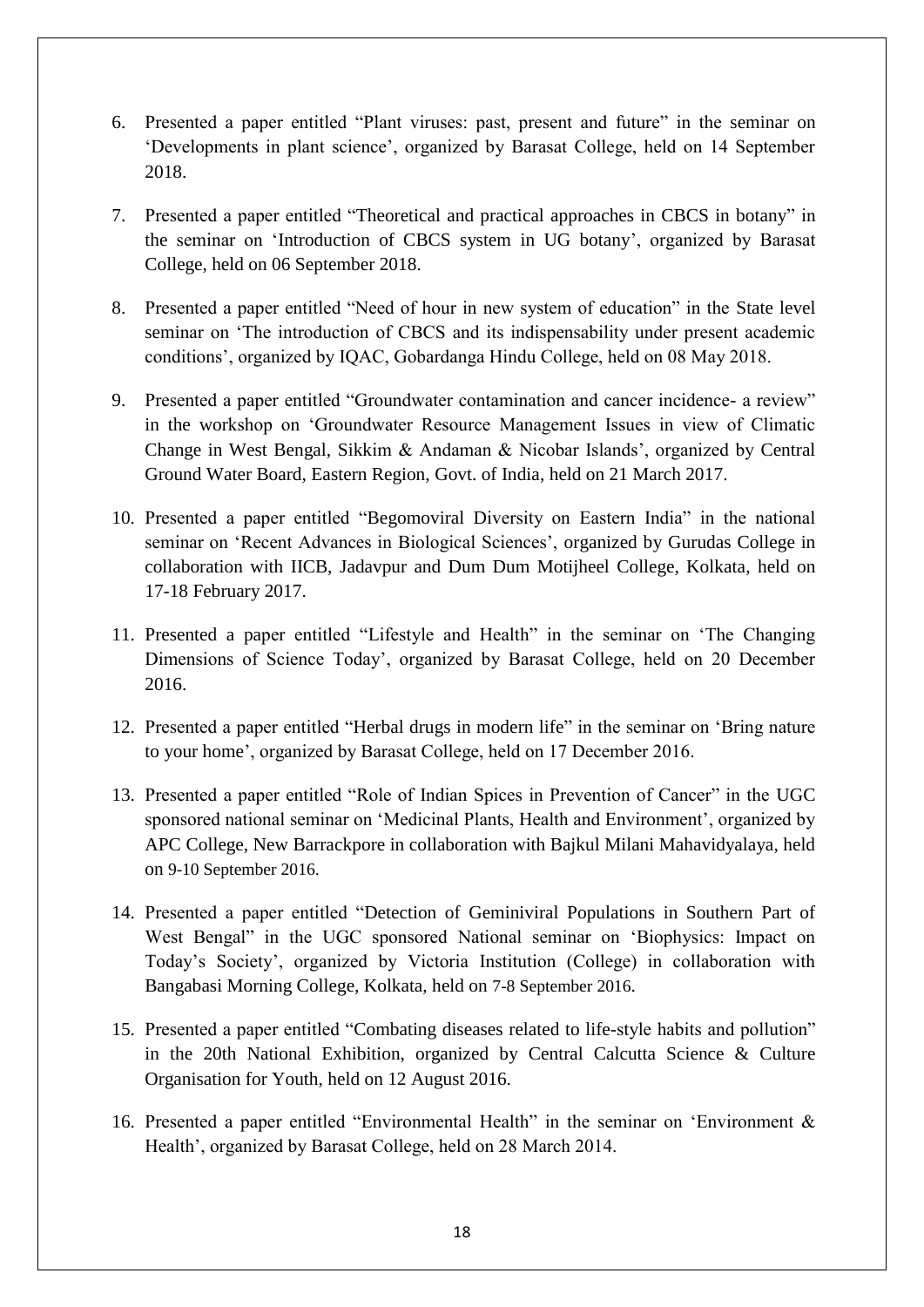- 17. Presented a paper entitled "Detection of Geminiviral Populations in Southern Part of West Bengal" in the State level seminar on 'Botanical Products in Human Welfare' in the occasion of Celebration of 150th Birth Anniversary of Swami Vivekananda, organized by Department of Botany, Ramkrishna Mission Vivekananda Centenary College, Rahara, held on 11 January 2013.
- 18. Presented a paper entitled "Cancer: Epidemics, Cause and Prevention" in the Cancer Awareness and Screening Program, organized by Barasat Sahar Adhyapak-O-Gabesak Samity, held on 29 August 2012.
- 19. Presented a paper entitled "The diversity of Begomovirus populations infecting fibre crops in India" in the UGC sponsored National seminar on 'Biodiversity – Crisis, Conservation & Management', organized by Department of Botany & Chemistry, East Calcutta Girls' College, held on 8-9 December 2011.
- 20. Presented a paper entitled "Geminiviral Diversity in Eastern India" in the UGC sponsored National seminar on 'Recent Advances in Plant Sciences – Diversity, Conservation & its Applications', organized by Department of Botany, Rishi Bankim Chandra College in collaboration with Department of Botany, West Bengal State University, held on 18-19 November 2011.
- 21. Presented a paper entitled "Genomic Diversity of *Mesta Yellow Vein Mosaic Virus* A Novel Old World *Begomovirus*" in the UGC sponsored National seminar on 'Emerging Trends in Plant Science', organized by Barasat Govt. College and Indian Statistical Institute, held on 14-15 July 2011.
- 22. Presented a paper entitled "Severity of Hepatitis B and C virus in rural population of West Bengal" in the National level UGC sponsored seminar-cum-workshop on 'Awareness Campaign & Workshop for Destructive Diseases among Backward & Minority Communities of Eastern India', organized by Barasat College, held on 24-25 March 2011.
- 23. Presented a paper entitled "Differential biochemical alterations in plants infected with a Begomovirus" in International symposium on 'Agriculturally important Microorganisms: Conservation, Utilization, Bioremediation and Ecological Significance' organized by Indian Mycological Society, Kolkata, held on 23-25 February, 2006.
- 24. Presented a paper entitled "Biochemical alteration in jute plants infected with MeYVMV" in National Seminar on Plant Physiology, organized by Department of Botany, University of Pune and Indian Society for Plant Physiology, New Delhi, held on December 27-29, 2004.
- 25. Presented a paper entitled "Yellow vein mosaic disease of Kenaf and Roselle- infecting by a Begomovirus" in National Symposium on 'Molecular Diagnostics for the Management of Viral Diseases', organized by Plant Virology Unit, Division of plant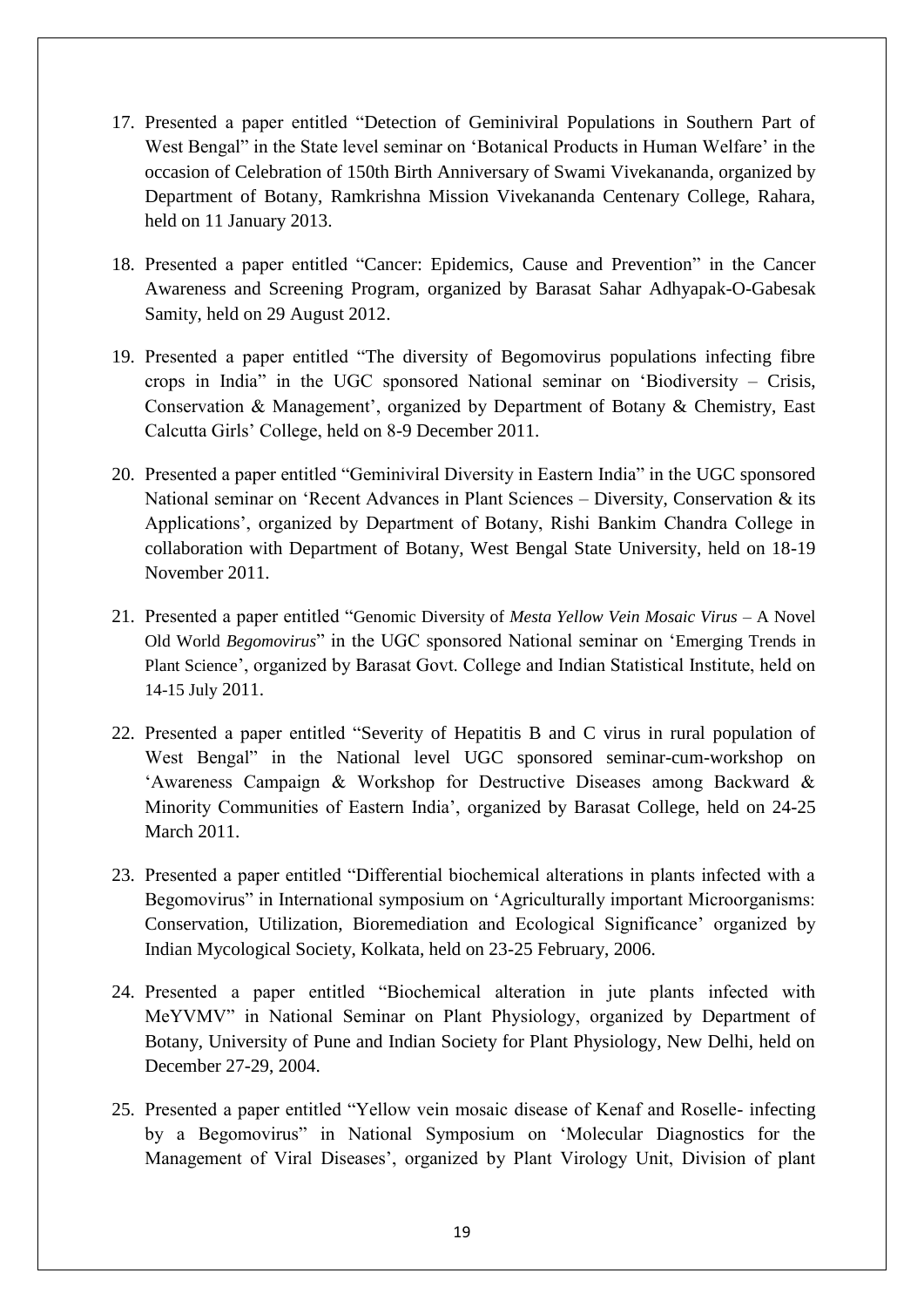Pathology, IARI, New Delhi in collaboration with Indian Virological Society, New Delhi, held on 14-16 October 2004.

- 26. Presented a paper entitled "Antibody mediated Kit on jute peroxidase" in International Seminar on 'Frontiers of Basic & Applied Molecular Biology', organized by Department of Biophysics, Molecular Biology & Genetics and University Science Instrumentation Centre, Calcutta University, held on 9-11 January 2003.
- 27. Presented a paper entitled "Tissue culture of Jute" in International Symposium on 'Plant Biodiversity: Conservation and Evaluation', organized by Bose Institute, Kolkata, held on 17-20 December 2002.
- 28. Presented a paper entitled "Roots, Periderm and Decortication of Jute" in National Seminar on 'Recent Advances in Natural Fibre Research' organized by Indian Fibre Society, Mumbai, in collaboration with CRIJAF and CIRCOT (ICAR), held on 15 & 16 December 2001.

## **FDP CONDUCTED AS CONVENOR/COORDINATOR**

 Faculty Development Program on '**Recent Trends in Life Sciences**', organized by Barasat College, held on 7-20 September 2020.

# **WEBINAR CONDUCTED AS CONVENOR/COORDINATOR**

- 1. One-Day Webinar on '**Intellectual Property Rights In India – Issues & Challenges**', organized by Barasat College, on 12th December 2020.
- 2. One-Day National Level Webinar on '**Lockdown Situation: Man vs. Machine**', organized by Barasat College, on 23rd August 2020.
- 3. One-Day State Level Webinar on '**Protection of women against sexual harassment at workplaces and educational institutions**', organized by Barasat College, on 20th August 2020.
- 4. One-Day National Level Webinar on '**Online marketing in post pandemic situation**', organized by Barasat College, on 17th August 2020.
- 5. One-Day State Level Webinar On '**A new approach to teaching and learning during COVID19: Scopes and challenges**', organized by Barasat College, on 10th August 2020.
- 6. Two-Day International Webinar on '**The New Normal in Consumer Behaviour**', organized by Barasat College, on 7th - 8th August 2020.
- 7. One-Day International Webinar on '**Overview of Clinical Trials**', organized by Department of Botany, Barasat College, on 4th August 2020.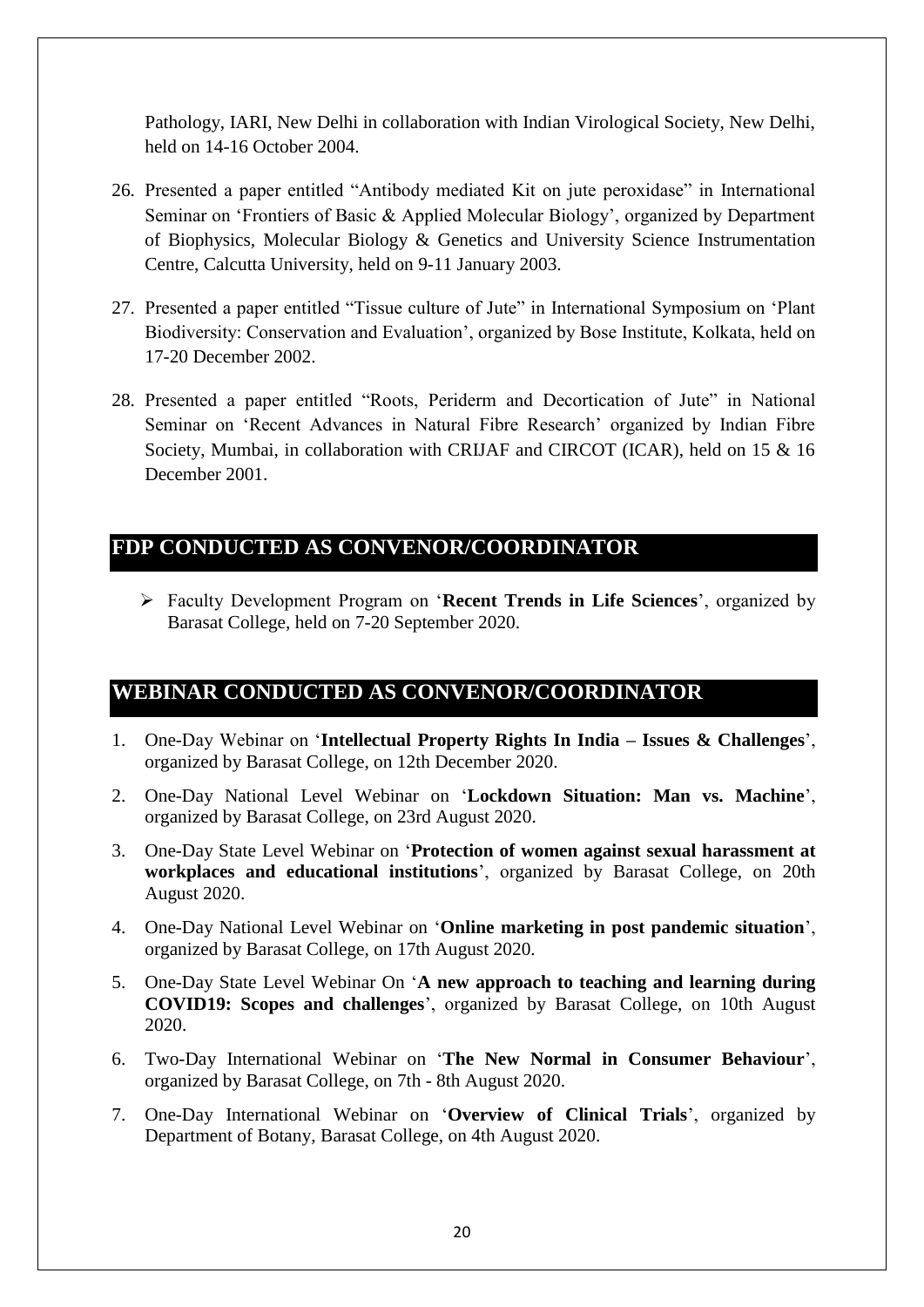- 8. One-Day National Level Webinar on '**Valuing health damage due to arsenic in the groundwater of India**', organized by Barasat College, on 2nd August, 2020.
- 9. One-Day National Webinar on '**HIGS strategies for crop improvement**', organized by Department of Botany, Barasat College, on 31st July, 2020.
- 10. One-Day National Webinar on '**Awareness on Cyber Crime: know-how to defend yourself**', organized by Barasat College, on 25th July 2020.
- 11. One-Day International Webinar on '**Living with the "perfect beast": the new mixoplankton paradigm in marine ecology**', organized by Department of Botany, Barasat College, on 23th July 2020.
- 12. One-Day International Webinar on '**Microbial Control Strategies**', organized by Department of Botany, Barasat College, on 12th July 2020.
- 13. One-Day National Level Webinar on '**Stem Cell Research: Premises and Promises**', organized by Department of Botany, Barasat College, on 7th July 2020.
- 14. One-Day National Level Webinar on '**Cancer: King of Maladies**', organized by Department of Botany, Barasat College, on 2nd July 2020.
- 15. One-Day National Level Webinar on '**Plant Virus: Disease, Detection and Management**', organized by Department of Botany, Barasat College, on 28th June 2020.
- 16. One-Day Webinar on **'Psychological Impact of COVID19'** organized by Department of Botany, Barasat College, on 22nd June 2020.

## **AWARENESS PROGRAM ON YOUTUBE**

- 1. Awareness Program on 'Geminiviridae: the devastating plant virus family' on 23 February 2021: https://youtu.be/7FJR5unaBLg
- 2. Awareness Program on 'Health Aspect' on 11 December 2020: https://youtu.be/3ysWfGJpbw0
- 3. Awareness Program on 'Nature Conservation' on 28 July 2020: https://youtu.be/SM0xOXdBtt0
- 4. Awareness Program on "Students' Health in COVID19 Situation Part 2: Physical Health" on 18 June 2020: https://youtu.be/uRT4mh2BBwU
- 5. Awareness Program on "Students' Health in COVID19 Situation Part 1: Mental Health" on 13 June 2020: https://youtu.be/Wgt6FOIpXfo
- 6. Awareness Program on 'World Environment Day 2020' "Sobujer Avijan" on 5 June 2020: https://youtu.be/dVqsDkx18IQ

## **ACHIEVEMENTS AS AN EDUCATOR**

 Introduced Honours subject in the Barasat College as Departmental Head of Botany in the year 2012, and served every responsibility to run the curriculum.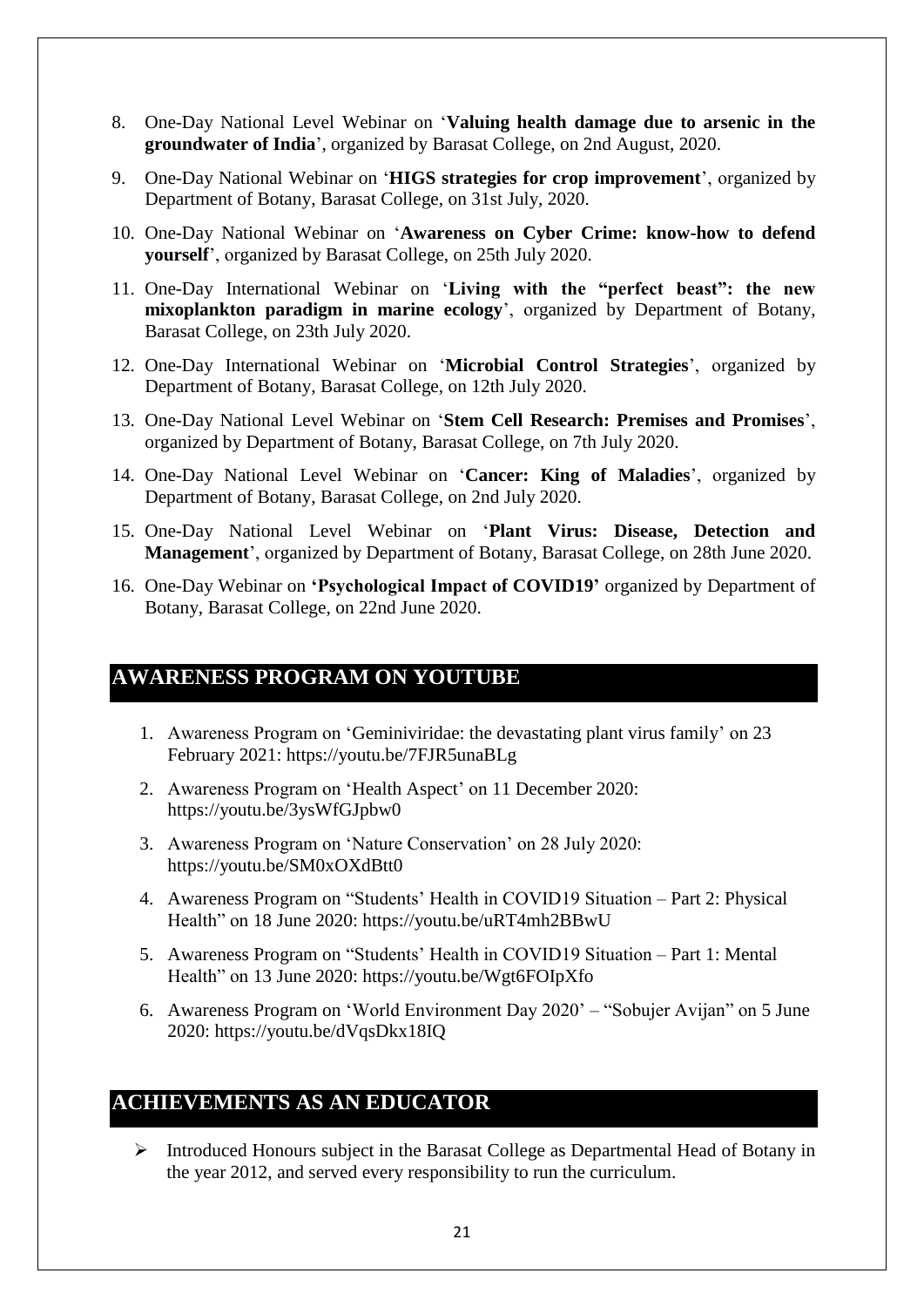- $\triangleright$  Acted special responsibility in community education system to spread knowledge among college students and others.
- Associated with many NGOs and other organizations to spread knowledge among general people.
- Regularly arrange awareness program for Girls' education and actively involved in Gender Equality Programs organized by Govt. and Non-Govt. sectors.

## **ACHIEVEMENTS AS DANCE-MOVEMENT THERAPIST**

- For the last **20 years** engaged in application of movement therapy in different populations for solving health and social issues, and also to generate social awareness towards the field.
- Actively involved in the application of movement therapy on the physical and mental health of diabetes patients, for improvement health status and blood sugar level of diabetes patients, from the year 2000 to till date.
- Actively involved in preventive and therapeutic management of malignancy, stress management and immuno-modulation through movement therapy in cancer patients at **Barasat Cancer Research & Welfare Centre** (formerly Barasat Cancer Hospital), West Bengal, India from the year 2007 to till date.
- Actively working as Dance Movement Therapist with the patients attending to **Clinic Brain Neuro-Psychiatric Institute & Research Centre**, Kolkata, under Dr. Gautam Saha (Consultant Psychiatrist, President of Indian Psychiatric Society).
- An eight-week progressive programme was conducted as therapeutic events with the persons living in **Dinantey**, an old age home situated at Madhyamgram, West Bengal, for solving old age problems through dance movement therapy.
- Over two years' dance-movement therapy programmes were conducted with the special children of **Bikasayan**, Kolkata having problem of autism, Down syndrome and mental retardation, with the objectives of education, training, management and habilitation services for mentally retarded individuals, and also to pay attention on behavioral problems and physical barriers.
- Over four years' therapeutic sessions were conducted with the inmates of **Kishalaya Home**, Barasat, North 24 Parganas, the Government home for the boys, with the aim for the management of drug addiction among the in-house boys, and also to develop education and togetherness among children in captive lives through dance movement.
- $\div$  Six-month long therapeutic event was conducted with the physically disables (deaf and dump girls') inmates of **Barrackpore Ramkrishna Vivekananda Mission**, through dance-movement with visually and hearing impaired children to develop self-esteem and body image.
- Practical implementation of dance-movement therapy was conducted for two-years' among the school phobic children of **Hridaypur Nabasopan** to generate awareness of education through dance movements, to motivate the children in structured education, to